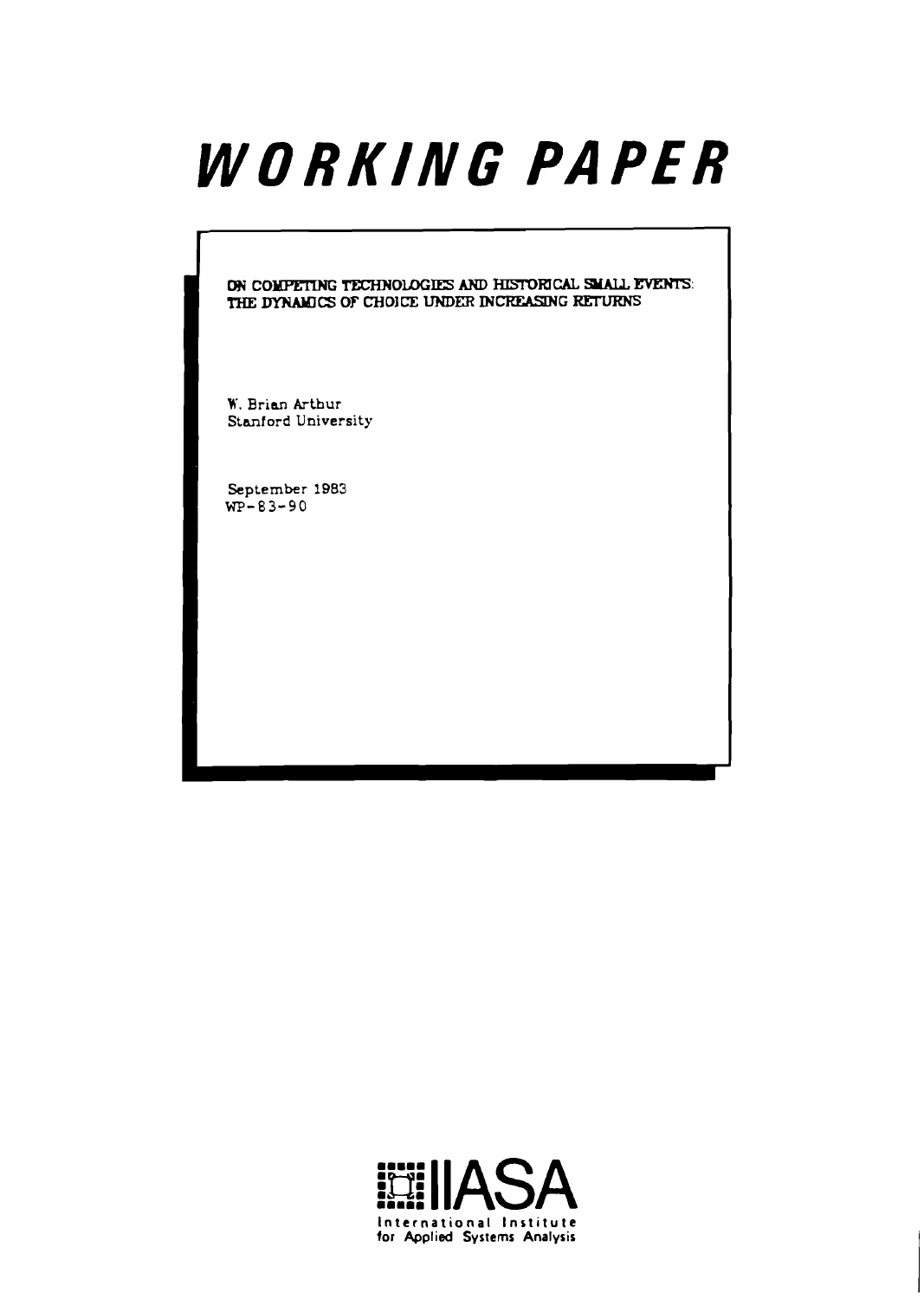NOT FOR QUOTATION WITHOUT PERMISSION OF **THE** AUTHOR

# ON COMPETING TECHNOLOGIES AND HISTORICAL SMALL EVENTS: THE DYNAMICS OF CHOICE UNDER INCREASING RETURNS

W. Brian Arthur Stanford University

September 1983 **WP-83-90** 

**Working Rpers** are interim reports on work of the International Institute for Applied Systems Analysis and have received only limited review. Views or opinions expressed herein do not necessarily represent those of the Institute or of its National Member Organizations.

INTERNATIONAL INSTITUTE FOR APPLIED SYSTEMS ANALYSIS 2361 Laxenburg, Austria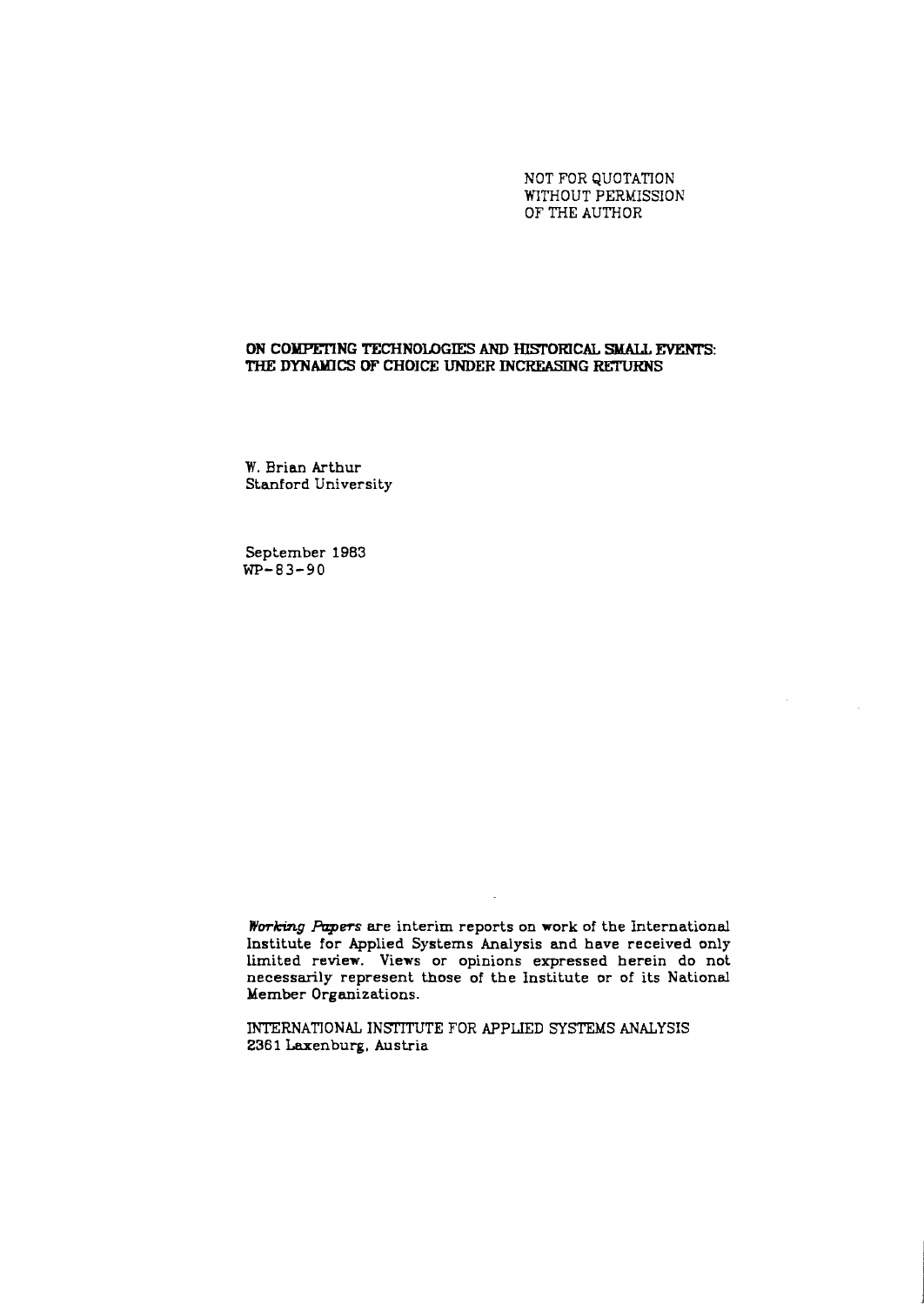# **ABSTRACT**

This paper explores the dynamics of microeconomic choice between objects with increasing returns. It finds that such dynamics possess four features: (a) a potential inefficiency of aggregate outcome, even where individual choices are perfectly rational;  $(b)$  an *inflexiblilty* of outcome, in that market shares become locked-in--they cannot always be influenced by standard, marginalist policy measures; (c) a non-predictability, in that knowledge of supply and demand conditions does not suffice to predict ultimate market shares; and (d) a non-ergodicity, in that small historical events are not always averaged away, but can determine the path of market shares. These properties are demonstrated within a simple model where agents choose between technologies competing for adoption.

Choice under increasing returns appears to raise serious questions for policy prescription, for the interpretation of economic history, **and**  for the possibility of constructing models for accurate economic prediction.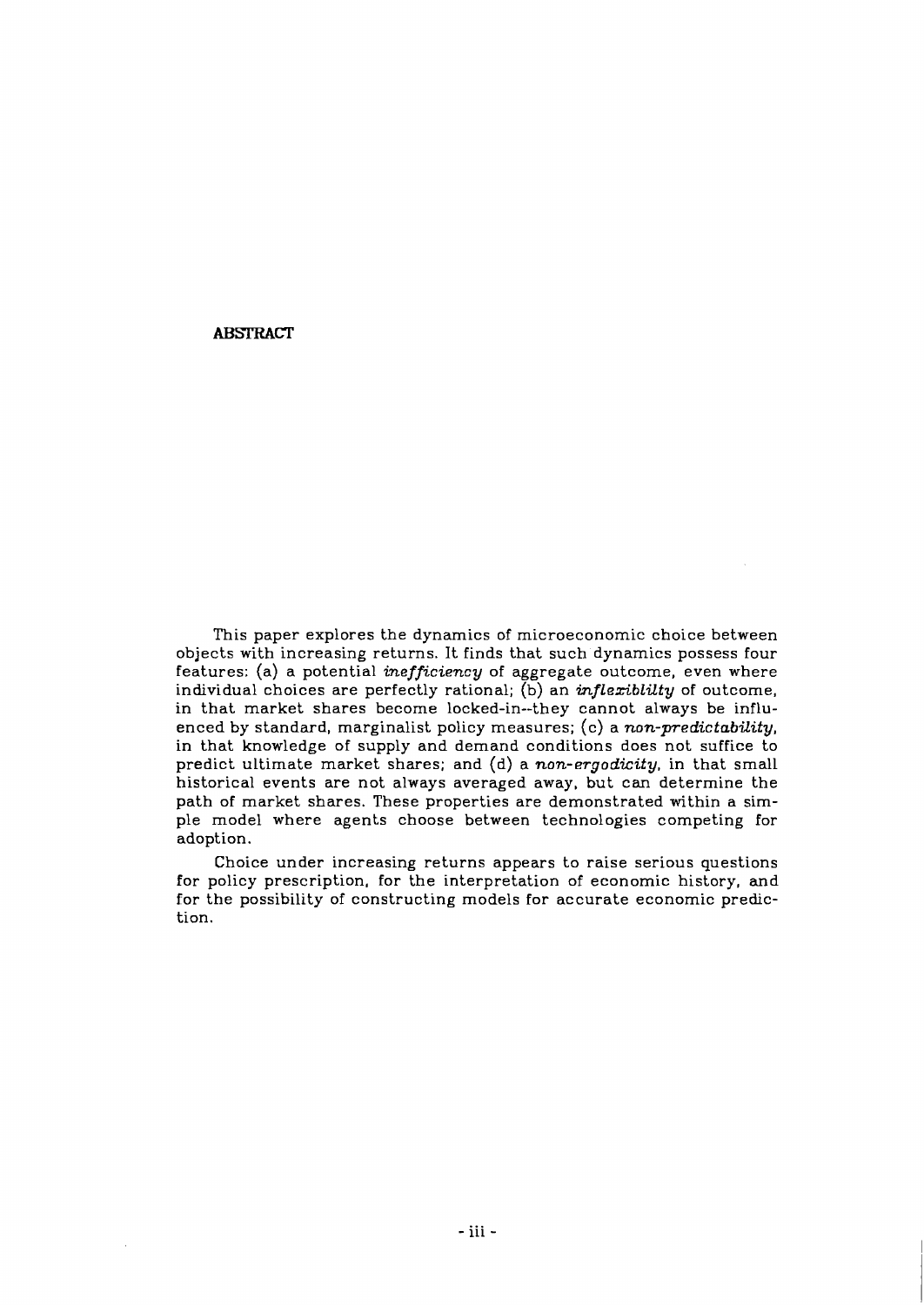# **ON COMPETING TECHNOLOGIES AND IUSTOFUCAL SMALL EVENTS: THE DYNAMICS OF CHOICE UNDER INCREASING RETURNS**

W. Brian Arthur

Attempts to describe the dynamics of markets with increasing returns' (or decreasing supply costs) have long been frustrated by an analytical difficulty. Where objects with increasing returns compete, the market outcome is usually indeterminate. It is not difficult to see why. With increasing returns present in a given problem, non-convexities appear, so that multiple equilibria are called into being. Information on preferences, endowments and tranformation possibilities enables us to locate these long-run equilibria, but it is often insufficient to tell us which one will be "selected". From many initial positions of interest, the system--like a pencil perfectly balanced on its point-is equally "attracted" by several equilibrium outcomes. We cannot say which way it will "fall"; we cannot describe uniquely which path it will follow; hence we cannot pursue conventional analysis. $\mathop{\varepsilon}\nolimits$  And theory has little further to say.

As a simple example of this type of problem, consider an island in which cars are introduced, all at more or less the same time. Drivers

<sup>1</sup> By contrast, the **stafics** of economies with increasing returns is the subject of a vigorous literature. For general increasing-return studies, see among others, Arrow and Hahn (Ch.7, 1971), Beato (1982), Brown and Heal (1976, 1979), Flaherty (1980), Guesneries (1975), Krugman (1980), Scarf (1983), Schelling (1978), Spence (1981), and Weitzman (1982). Economies with increasing returns (or decreasing supply cost) commodities possess several interesting properties: for example, Pareto optima are not always equilibria; conversely, equilibria may satisfy standard first-order conditions, yet be inefficient; and not all endowment distributions permit the attainment of optimality through trading.

<sup>2</sup> In the Principles (9th Ed.,p.BOs), for example, Marshall tried to analyze the case where several firms with decreasing long-run cost curves compete for shares of an industry. One firm, he showed, eventually prevails. But *which* one achieves the monopoly he could not determine : the outcome depended on "whichever firm first gets a good start".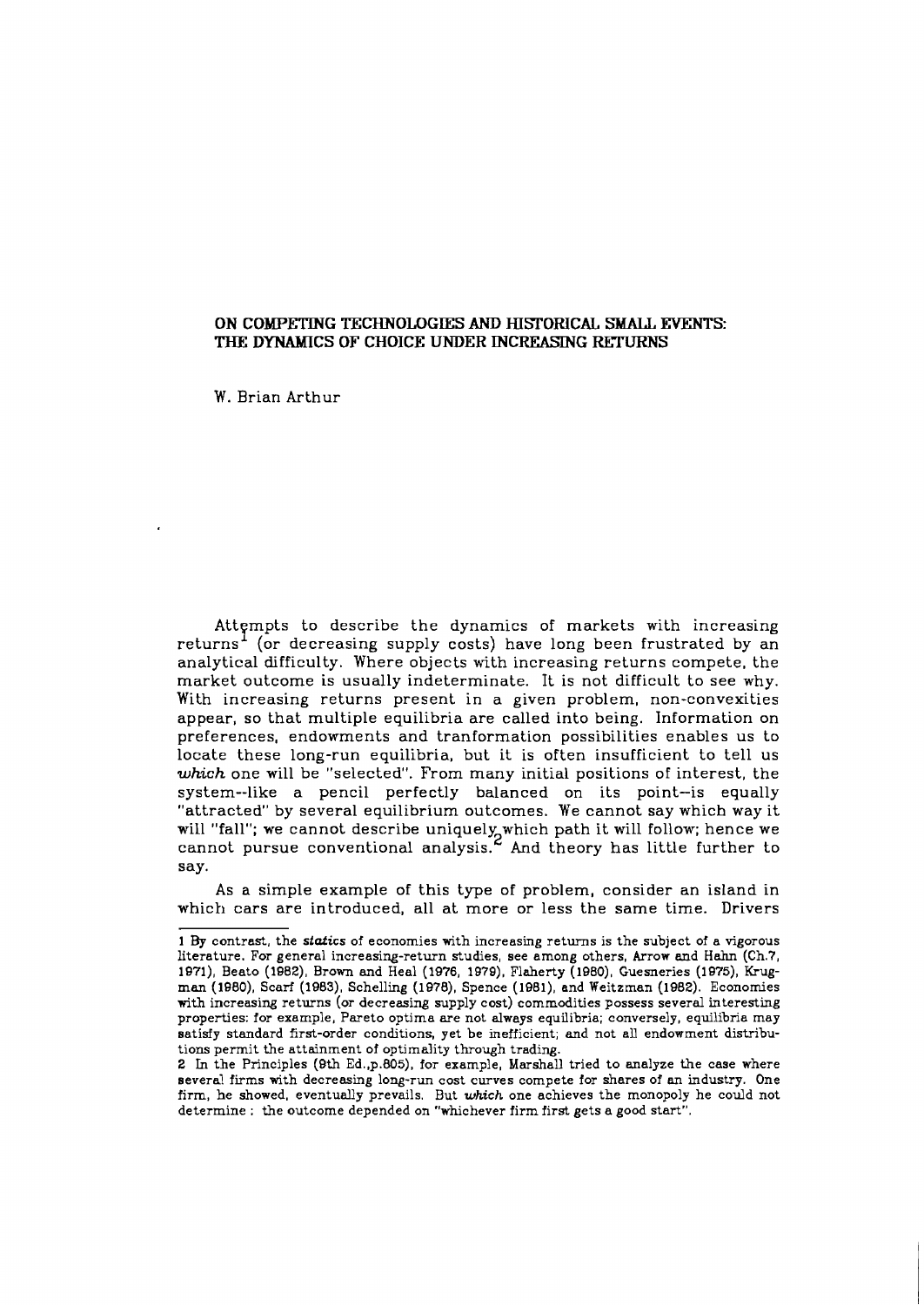are free to choose between the right- and left-hand sides of the road and have no in-built bias toward either. Each side possesses increasing returns: as a higher proportion of drivers chooses one side, the very real returns to choosing that side rapidly rise. Casual thought tells us that we would observe a good deal of randomness to the proportions initially driving on each side, but that, if one side by chance got sufficiently ahead, other drivers would "fall in" on this side, so that eventually all cars would drive on the same side of the road. Of course, the side that "wins"--that comes to "dominate the market"--cannot be deduced in advance. The outcome is indeterminate. And perhaps we must conclude that there is little more to be said in this case.

But notice, in this rather artificial example, four aspects of the outcome in themselves worth investigation. First, in contrast to the usual diminishing-returns situation, the outcome need possess no efficiency properties--the side that "takes the market" need not, from any longterm collective viewpoint, be the better of the two. Second, driving is now locked-in to the "chosen" side. The outcome is structurally rigid, in that marginal inducements to individual drivers to change sides would likely prove ineffective and policy must find other means. Third, even though we know drivers' preferences and possibilities, ex ante the outcome would be hard to predict. "Small events" outside the model- perhaps some drivers' reactions, perhaps a dog running into the road. perhaps the timing or" positioning of certain traffic lights--may be crucial in deciding the outcome. And fourth,  $ex$  post, exact causality would be hard to assign--it would certainly be a mistake to ascribe it to the "superiority" of the outcome.

What of the indeterminacy? One way to bring it within analytical scrutiny would be to make explicit the "small events", add them to the model, and examine in detailed "slow-motion" the dynamic process by which they cumulate into an aggregate outcome. This would be difficult in our imaginary example. But if it were possible in some better-defined case, we should want to ask by what process "small events" tend to make a large difference where there are increasing returns, but not usually where there are diminishing returns, and to what degree knowledge of supply and demand functions enables us to predict market shares.

In this paper we attempt to explore, by way of a mathematically simple model, the dynamics of choice between objects with increasing returns. We find that such dynamics typically possess four features: (a) a potential *inefficiency* of aggregate outcome, even where individual choices are perfectly rational; (b) a potential *inflexibility* of outcome, in that ultimate market shares cannot always be influenced by standard, marginalist policy measures; (c)  $a$  non-predictability, in that complete knowledge of supply and demand functions does not suffice to predict the path of market shares; and (d) a non-ergodic property, in that "small events" at the outset are not averaged out and "forgotten", but may "decide" the path of market shares. Provided the notion of "historical small events" is carefully defined, "indeterminacy" turns out to be both amenable to analysis and interesting in ils own right. And we find that choice under increasing returns appears to raise serious questions in the interpretation of economic history, in policy prescription, and in the possibility of constructing models for accurate economic prediction.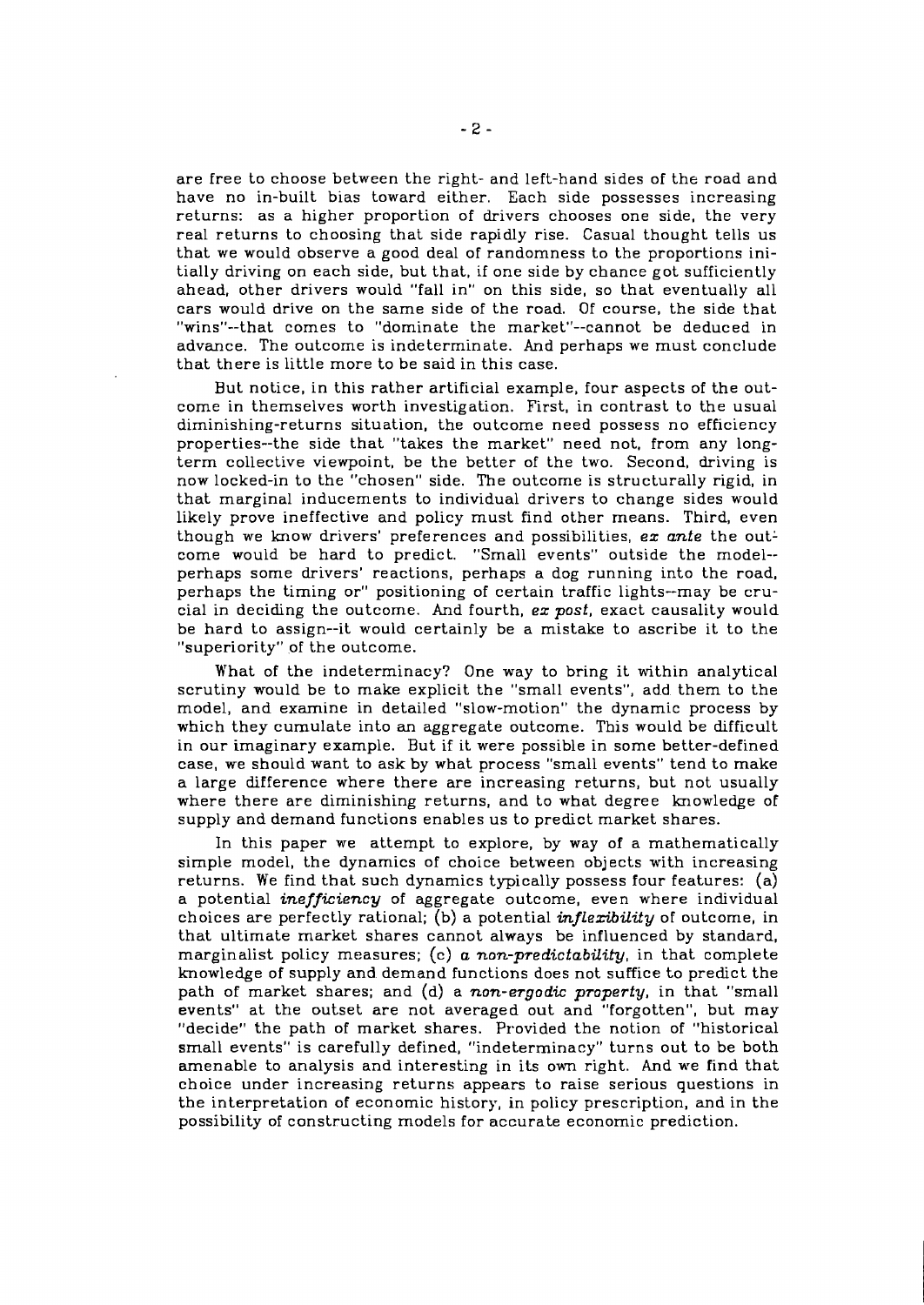To keep the discussion concrete, we set up a model where agents choose between technologies competing for adoption. This use of technologies rather than goods as the objects of choice has a particular advantage. Where most goods show diminishing returns (in the form of increasing supply costs), very many technologies show increasing returns: often the more a technology is adopted, the more it is improved, and the greater its payoff. Assuming each agent's moment of choice to be subject to small, but unknown events, we find that the market share of each technology follows a stochastic proccess--in this case a random walk. If both technologies show standard diminishing returns, this random walk has *reflecting* barriers. The aggregate outcome is efficient, flexible, predictable, and ergodic. If both technologies show increasing returns, the random walk has *absorbing* barriers. The aggregate outcome is not necessarily efficient, nor flexible, nor predictable, nor ergodic.

We begin by introducing the notion of "competing technologies", then go on to set up the simple model of choice.

## 1. COMPETING TECHNOLOGIES

#### **A Preliminaries**

Usually there are several ways to carry through any given economic purpose. We shall call these "ways" (or methods) *technologies* and we will say that members of the set of technologies that can fulfill a particular purpose *compete,* if adoption of one technology by an economic agent tends to displace or preclude the adoption of another. Competition is meant here in the unconscious, passive sense: technologies, whether incorporated in physical plant or machinery or existing as pure method or pure information, are assumed in this paper to be openly available to all, and not subject to strategic influence or manipulation.

In this paper competition assumes a stronger form than the standard diffusion case where a new and superior technology competes with an old and inferior one. Here two or more superior technologies compete with *eachother* to replace an outmoded horse-and-buggy technology. Thus, in the 1890s, the steam engine, the electric motor, and the gasoline engine competed, in the passive sense, as power sources for the new automobile. In the 1800s and on into this century, spinning mules competed with ring-frames in cotton manufacturing (Saxonhouse and Wright 1983). More recently the nuclear technology "competes" with hydroelectric. coal, and other technologies, for part capture of the electricity generation market. And gallium arsenide competes with doped silicon in the manufacture of fast semiconductors.

In general it need not be the case that the number of technologies competing for a given purpose is few. If we consider the arrangement of the 40 or so keys on a typewriter as a technology, then in principle 40factorial or 10<sup>48</sup> possible keyboards compete with the standard QWERTY

**<sup>3</sup>** Patentable techniques, proprietary methods, and "trade secrets" do not fulfill this as sumption. They can be transferred at a manipulable price, and they are not open to all.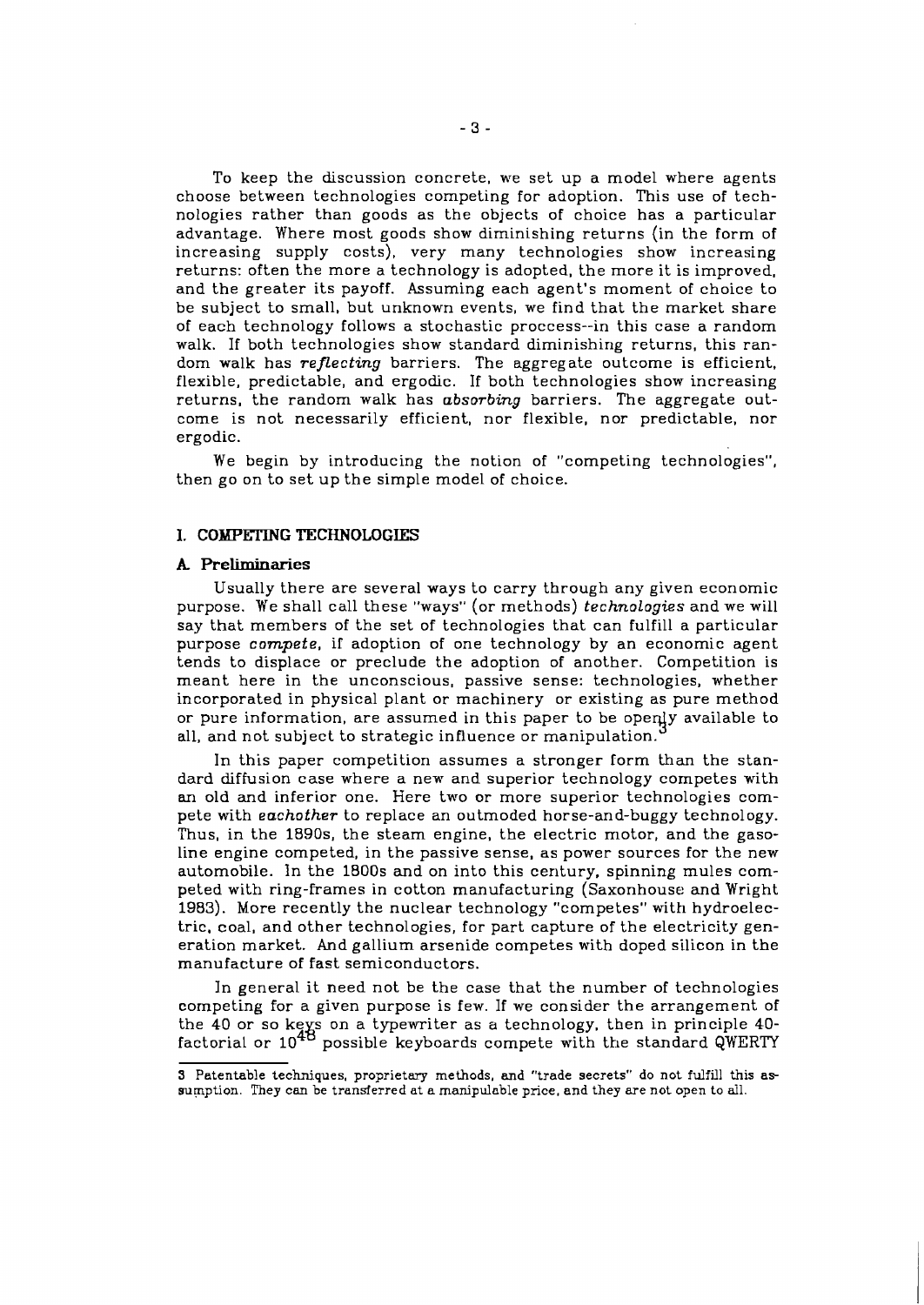keyboard. More properly, we should call this typewriter case one of "competing standards" or "competing conventions": here the technological choices are given and fixed.

A technology which is not a mere standard or convention tends to be fluid: it mutates, changing in design and sometimes in use, typically existing in several or many "variants". In 1904, for example, the steam automobile came in several score of forms, among which the better known were the Stanley, the White, the Chelmsford, the Gardner-Serpollet and the Toledo (Fletcher 1904). Choice between competing technologies therefore may involve selection from two or more collections of "variants".

We shall think of a given technology (or variant of it) as combining a certain vector of economic inputs or factors for a given amount of desired "output", so that monetary returns-in-use or payoff to adoption to a particular agent are simply the value of the output less factor cost over an appropriate time horizon. Almost by definition a new technology is subject to uncertainty, so that its monetary return will have a probability distribution. Choice between competing technologies is therefore normally a choice between competing lotteries.

As a particular technology spreads in use, the payoff to adopting it may change considerably. Much of the individual's utility in adopting a standard, for example, depends on the degree to which others have adopted it or will follow suit. In the case of a mutable technology, increased adoption brings a growing accumulation of experience and knowledge; and this "learning by using" (Rosenberg 1982) in turn becomes incorporated into more efficient and reliable variants of the technology. (Supersonic aircraft, for example, improved rapidly after actual designs accumulated in-the-air experience.) Not all technologies. of course, enjoy increasing returns with adoption. The very popularity of a factor-intensive technology may bid its inputs up in price, so that diminishing returns accompany adoption. (Hydroelectric power, for example, becomes costlier with increased use as suitable dam sites become scarcer and hydrodynamically less efficient.) Time itself may of course be a major factor in changing returns to adoption; in our model we will abstract from this and suppose returns to depend only on the numbers who have chosen a technology.

## **B. A Simple Model with Heterogenous Adopters**

Two technologies,  $A$  and  $B$ , compete for adoption by a large number of economic agents who are currently using an outmoded technology of the one-horse-shay type. (For simplicity we treat the pool of agents as infinite in size.) It pays agent **i** to retain his obsolete equipment until its demise at time  $t_i$ ; but he cannot afford to be without working machinery, so that at this point he adopts either technology *A* or technology B and holds it thereafter. The variant each agent chooses is fixed or frozen in design at his time of choice, so that his payoff is not affected by future changes in or future adoption of either technology. Agents are rational, they obey the von Neumann-Morgenstern axioms, and they are perfectly informed at their moment of choice: they know of all currently available variants of both technologies and their payoff distributions. Agents fall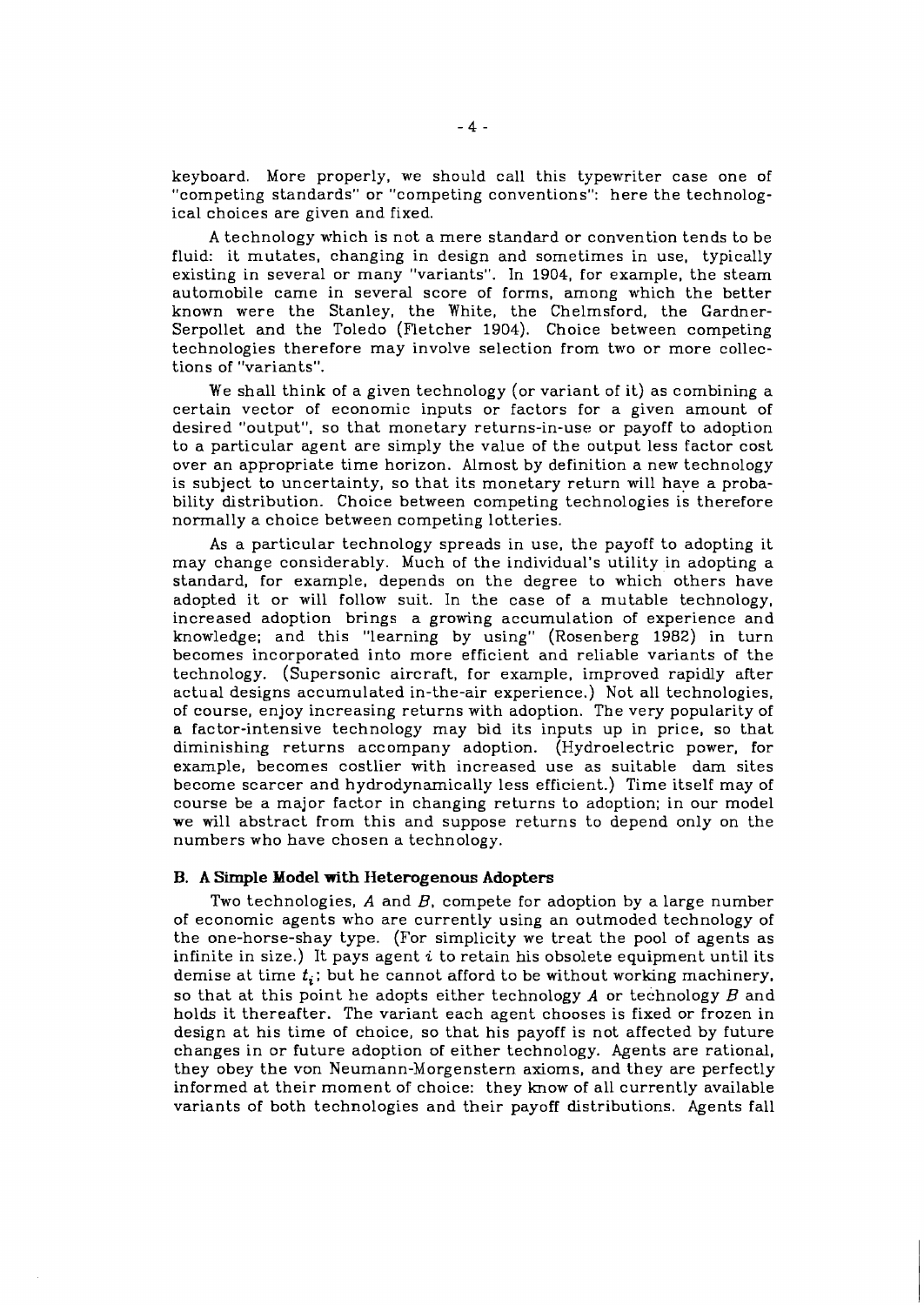into two types, R and *S,* with equal numbers in each, the two types independent of the times of choice but differing in their preferences, or in their degree of risk-aversion, or in their economic environment.

With these assumptions each agent can form a well-defined scalar utility for each technology or variant of it; when his time comes, he chooses the highest utility variant available and remains attached to it.

For simplicity we suppose the payoff-utility or returns to adopting **A**  or *B* to vary linearly with the numbers  $n_A$  and  $n_B$  who have chosen each, as in Table 1.

|  | Table 1. Returns to Adoption <sup>4</sup> |  |
|--|-------------------------------------------|--|
|--|-------------------------------------------|--|

|         | Technology A | Technology $B$ |
|---------|--------------|----------------|
| R-Agent | $a_p + rn_A$ | $b_p + rn_p$   |
| S-Agent | $a_c + sn_A$ | $b_c + sn_p$   |

We can contrast the dynamics of the adoption process under diminishing, increasing, or constant returns regimes by allowing *r* and *s* to be simultaneously negative, positive or zero. We assume  $a_R > b_R$  and  $a_S < b_S$  so that R-agents have a natural preference for A, and S-agents have a natural preference for B. (Later we relax linearity and several of the other simplifying assumptions.)

We now have a well-defined, neoclassical model of choice: two types of agents choose between *A* and B. The supply cost (or returns) functions are known, as is the demand (each agent demands one unit inelastically). Of interest are the properties of the market outcome--the proportion of the total technologies adopted that belongs to type *A* or type B as the numbers of adopters increase.

Notice that we have avoided several complexities. Agents are economically forced to choose, hence waiting for returns to rise is not an option; returns to a given adopter do not depend on future choices (but they do depend on past choices), hence expectations are not a problem; and technologies cannot be priced or manipulated, hence gametheoretical strategic maneuvering does not enter. Each of these assumptions could be relaxed at some analytical cost. But in this exploratory paper we deliberately keep the analysis simple.

To complete the model, it remains to define a set of "historical small events". Recall that in the earlier side-of-the-road example, our lack of knowledge of certain events-drivers' reactions, weather conditions, traffic-light timings--caused the outcome Lo be indeterminate.

**<sup>4</sup>** More in keeping with the learning-effects literature (Steinmueller **1983)** we could modify these returns-versus-adoption functions to be log-linear (or exponential) in form: e.g.  $\ln(U_0 - U) = a_R - \alpha n_A$  (for technology *A*) and  $\ln(U_0 - U) = b_R - \alpha n_B$  (for technology B. The results that follow would however be the same.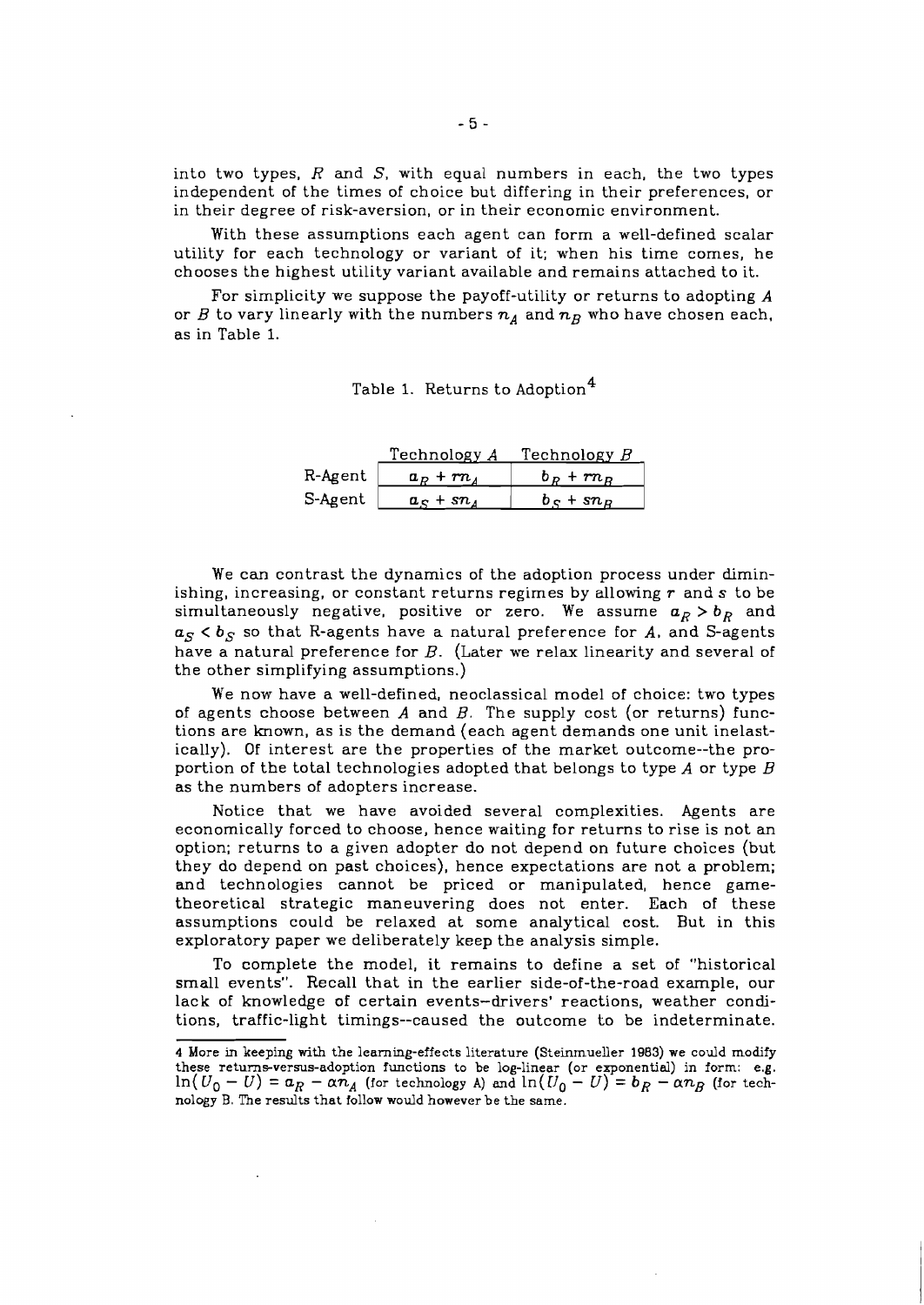Were we to have infinitely detailed knowledge of such events and conditions, the outcome--the side of the road that would be selected--would presumably be determinable in advance.<sup>9</sup> We can conclude that our limited discerning power, or more precisely the limited discerning power of an implicit *observer,* caused the indeterminacy. We may therefore define "historical small events" to be those events or conditions that are outside the knowledge of the observer- beyond the resolving power of his "model" or abstraction of the situation.

To return to *OUT* model, we assume an observer who has full knowledge of all the conditions and returns functions, *except* the set of times of choice  $\{t_i\}$ . The observer thus "sees" the choice order as a binary sequence of  $R$  and  $S$  types with the property that an  $R$  or an  $S$ stands in the *n* th position in the line with equal likelihood, that is, with probability one half.

In the analysis that follows, we contrast the outcome--the market shares gained by each technology after *n* agents have chosen--under regimes of constant returns, diminishing returns, and increasing returns.

It is useful to view this 'choice process as a search procedure--the agents, by their choices, adopting or "exploring" along a path that consists of a mixture of  $A$  or  $B$  variants. In principle, at stage  $n, n$  out of a total possible *Zn A* and *B* variants could be "explored". Accordingly, we shall say that the outcome of the choice process, viewed as a search procedure, is *efficient*, if at each stage  $n$ , none of the  $n$  choices actually adopted (or "explored") have lower returns to either agent type than the **n** not adopted. If this is true, the path the choice process takes is not missing good options<sup>6</sup>.

We have built some "small-event" uncertainty into the process--at least as far as the observer is concerned--so that we cannot expect perfect prediction of  $x_n$ , the market share of A after *n* choices have been made. But we would hope that historical fluctuations matter less, or average away, as the adoption process proceeds. Accordingly, we will say that the outcome of the choice process is *predictable* if the observer can, *ex ante*, construct a forecasting sequence  $\{\hat{x}_n\}$  that comes ever closer to the exact market share, that is, with the property that  $|\hat{x}_n - x_n|$  goes to zero, with probability one, as *n* goes to infinity.

We will say that the outcome is *flexible,* or amenable to marginalist policy intervention, if changing one of the technologies' returns functions by an arbitrary small amount *E* from any stage *n* onward, can affect the numbers of agents choosing *A* or *B* at some stage in the future.

**<sup>5</sup>** This is not to deny that "God plays dice"; it is merely to take the Laplacian position that, given complete knowledge of the world, the dice become determinate. Randomness follows then from lack of knowledge, and the notion of "pure chance" need not be invoked.

**<sup>8</sup>** Except in the constant returns case this "greedy" choice process of adopting the highestreturn option at hand does not guarantee maximum aggregate payoff; hence we use this less stringent criterion of efficiency.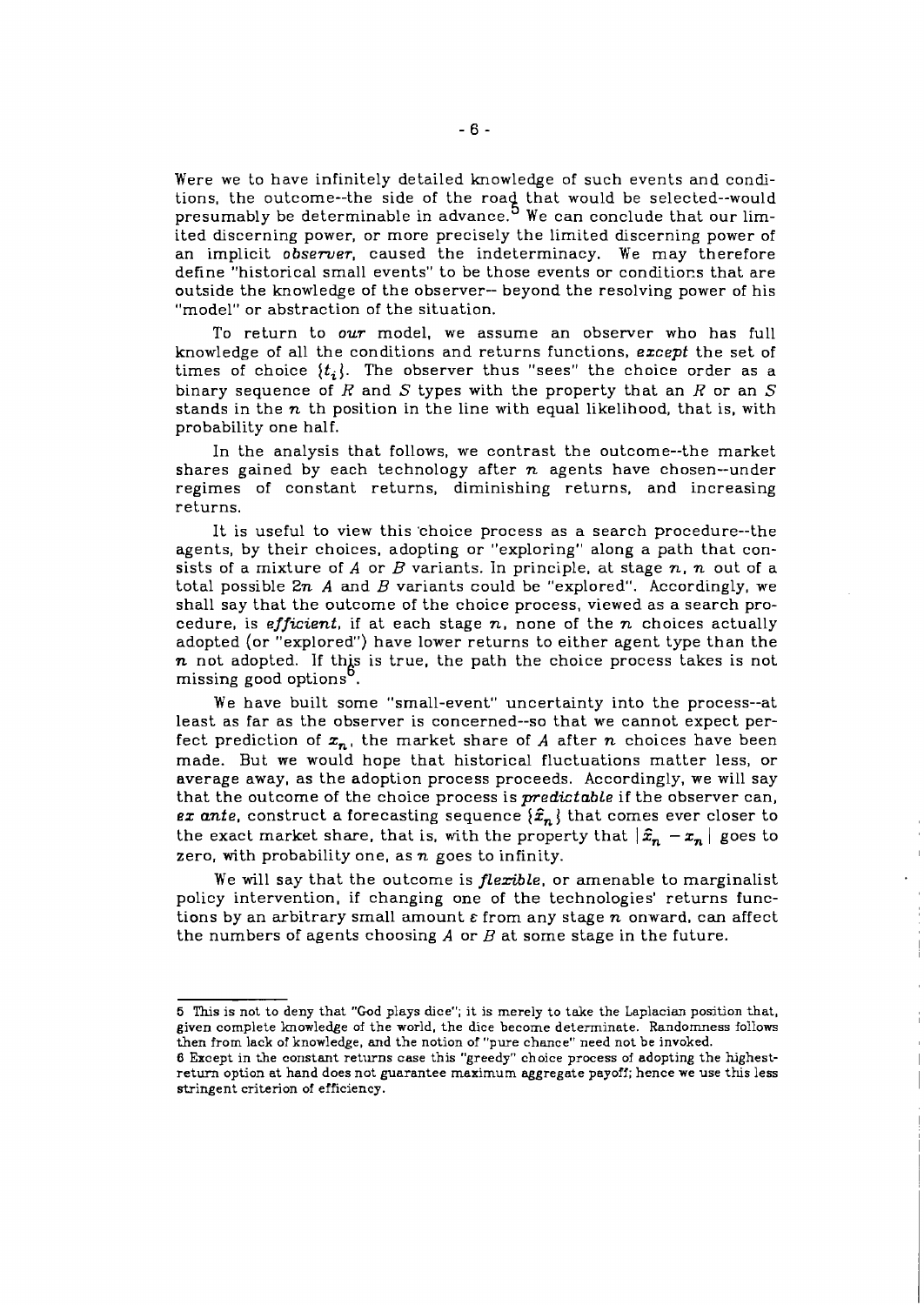Finally, we will say that the outcome is **ergodic** if different sequences of historical small events, in all likelihood, lead to the same market outcome--that is, if two "samples" from the observer's set of possible historical events, with corresponding time paths  $\{x_n\}$  and  $\{x'_n\}$ , have the property that  $|x_n - x'_n|$  goes to zero, with probability one, as n goes to infinity. If this is the case, small events average out and become "forgotten" as the market expands.

## **II. MARKET SHARING AND MARKET EXCLUSION**

### **k Dynamics and Properties of the Three Regimes**

Before looking at the outcome of choices in our  $R$  and  $S$  agent model, it is instructive to take a glance at how the dynamics would run were all agents of one type only. Here choice order does not matter; agents are homogeneous and indistinguishable; and there are no unknown events so that ergodicity is not an issue. We bypass the trivial constant returns case where agents always choose the higher payoff technology-

Where both technologies show diminishing returns--the standard textbook case--market-sharing in general takes place. **As** demand increases, adoption follows the composite supply curve obtained from lateral addition of the separate returns curves for each technology.



Figure 1.

The outcome is predictable--our observer can determine in advance market shares after  $n$  choices exactly in this situation--and it is easy to show it is efficient. It is also flexible: marginal adjustment of either returns curve will shift the composite supply curve and hence market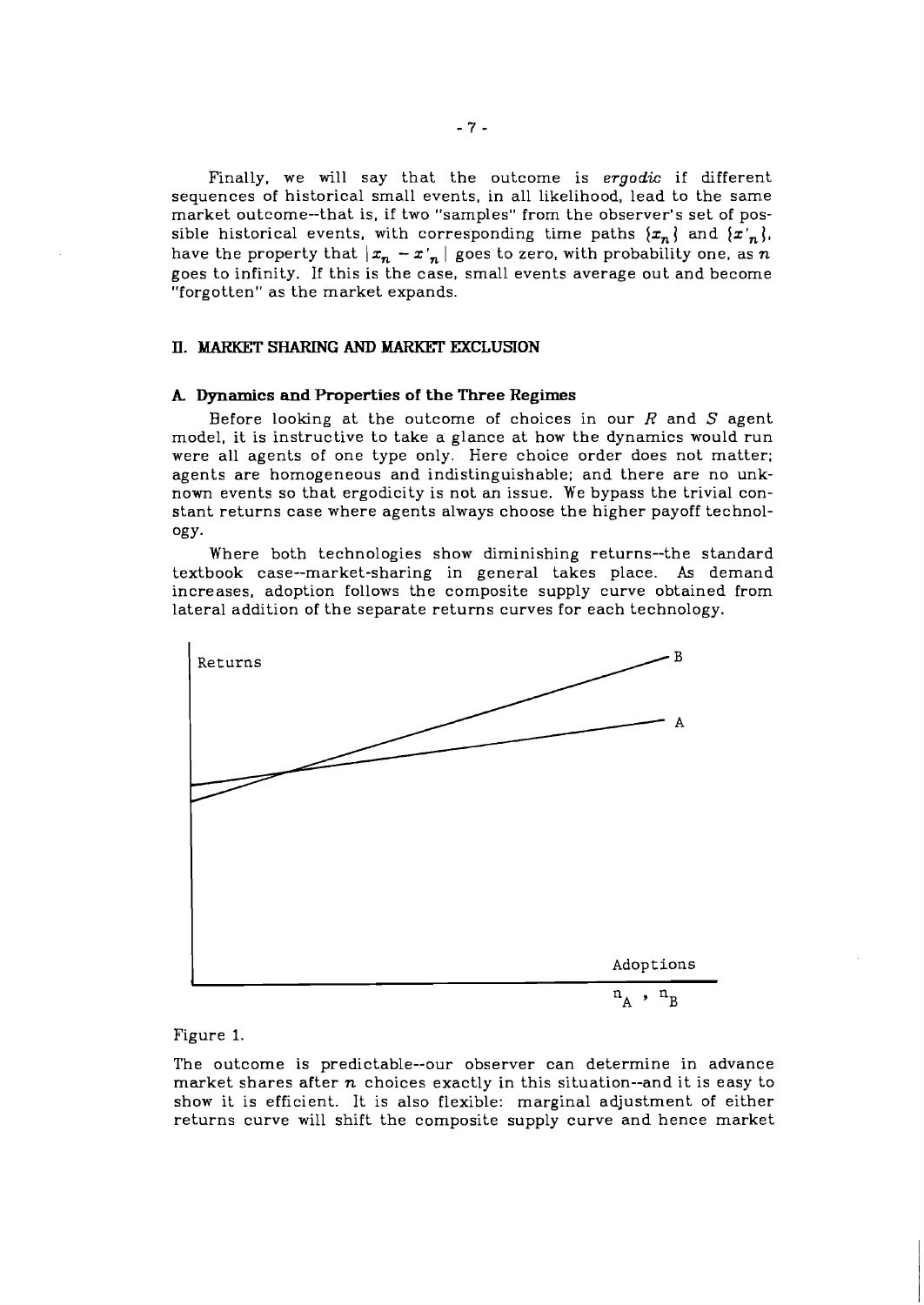share.

Where both technologies show increasing returns, the result is more interesting. The first agent chooses the more favorable technology, *A*  say. This enhances the returns to adopting *A.* The next agent a-fortiori chooses *A* too. This continues, with *A* chosen each time, and B incapable of "getting started". The end result is that  $A$  "corners the market" and  $B$ is excluded. This outcome is trivially predictable, and efficient if returns rise at the same rate. Notice though that if returns increase at different rates, the adoption process may easily become inefficient, as a cursory inspection of Fig. 1 shows. In this instance, not only are unadopted options better, but choices of  $B$ 's only would have produced higher aggregate returns. But this situation cannot, in general, be corrected by marginalist policy; after  $n$  choices the finite gap between the returns to *A* after n adoptions and the returns to B at the starting point would have to be closed. Flexibility is not present; and choice becomes increasingly "locked-in" to *A.* 

Now let us return to the case of interest, where the unknown choice sequence of two types of agents allows us to include some notion of historical "small-events". Begin with the constant-returns situation, and let  $n_A(n)$  and  $n_B(n)$  be the number of choices of  $A$  and  $B$  respectively, when  $\overline{n}$  choices in total have been made. We write the difference,  $n_A(n) - n_B(n)$ , as  $d_n$ . (Note that through the variables  $d_n$  and n--the difference and total--we can fully describe the dynamics of the adoption of *A* versus *B*: in particular  $x_n$ , the market share of *A*, is 0.5 +  $d_n$  / 2n.) In this constant returns situation R-agents always choose *A,* and *S*  agents always choose  $B$ , regardless of the number of adopters of either technology. Thus the way in which adoption of  $A$  and  $B$  cumulates is determined simply by the sequence in which R and *S* agents "line up" to make their choice,  $n_A(n)$  increasing by one unit if the next agent in line is an R,  $n_B(n)$  increasing by one unit if the next agent in line is an S, with the difference in adoption,  $d_n$ , moving upward by one unit or downward one unit accordingly.

To our observer, the choice-order is random, with both agent types equally represented. Hence to him, the "state"  $d_n$  appears to perform a simple coin-toss gambler's random walk with each "move" having equal probability 0.5.

In the diminishing-returns situation, these simple dynamics are modified. Figure 2 illustrates the returns functions of each agent type.

Observe that, although at the outset  $R$ -agents will choose the higherreturns (to them) technology *A,* adoption bids its returns downward, so that future R-agents will switch their preference to  $B$  if the numbers using *A* become sufficiently greater than the numbers using B. That is, R-agents will "switch" their preferred choice in our model if

$$
d_n = n_A(n) - n_B(n) > \Delta_R
$$
  
= 
$$
\frac{(a_R - b_R)}{r}
$$
 (1)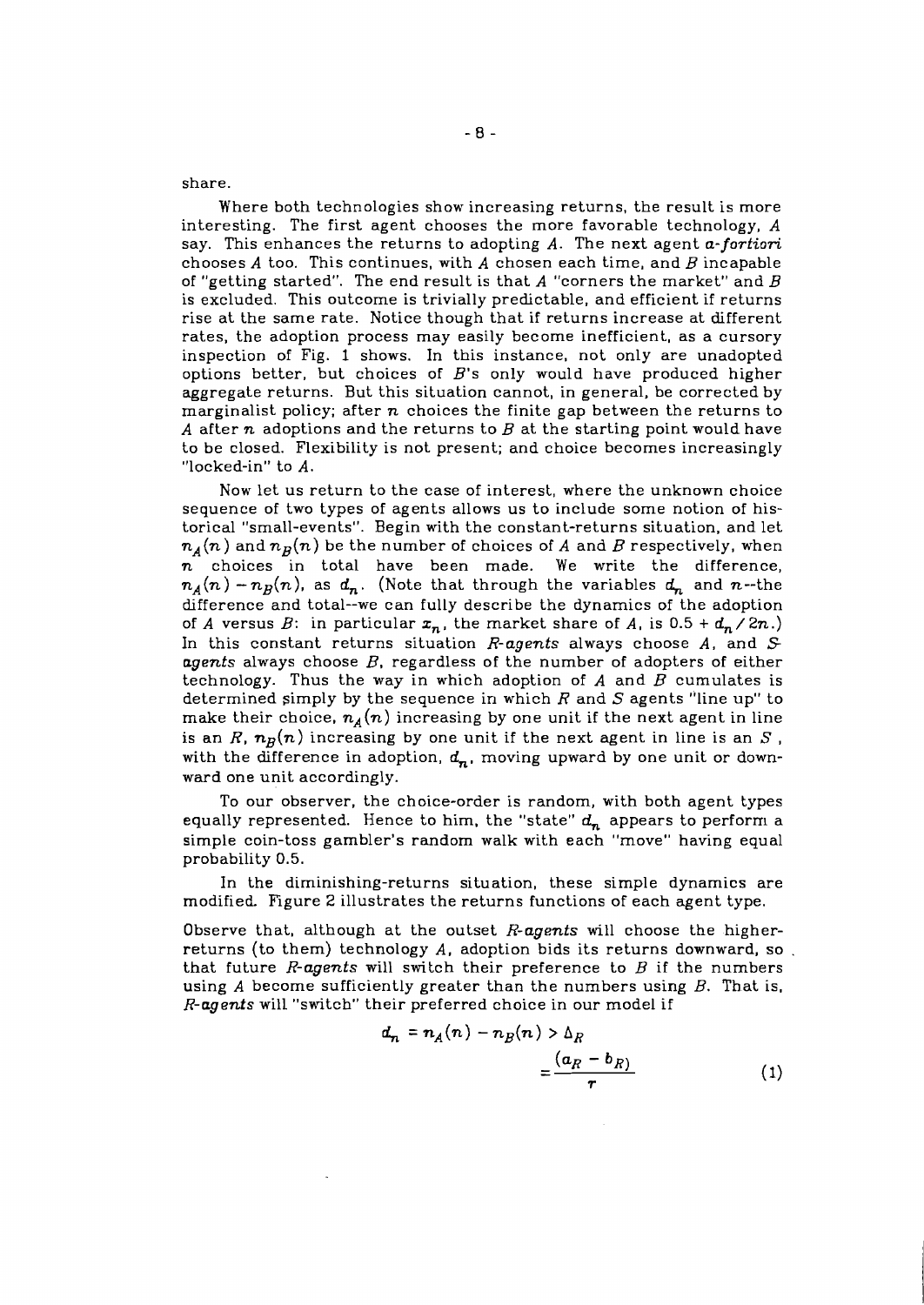

Figure 2

Similarly Sagents will switch preference to A if numbers adopting  $B$ become sufficiently ahead of the numbers adopting *A,* that is, if

$$
d_n = n_A(n) - n_B(n) < \Delta_S
$$
\n
$$
= \frac{(a_S - b_S)}{s} \tag{2}
$$

We see now (in Fig. 3) that there are three distinct regions in the  $d_n$ <sub>n</sub>. plane where the directions of choice differ. In region I, where adoption of both technologies shows little difference R-types choose **A** and S-types choose  $B$ . But in regions II and III both agent types choose the same technology--the one that is "behind". Thus  $d_n$  may wander at will in region I but cannot enter regions I1 or 111. The competitive choice process with diminishing returns appears to our observer as a random walk with reflecting barriers.

We obtain slightly different dynamics in the increasing returns situation. Now R-agents, who start with natural preference for **A,** will "switch allegiance" if adoption pushes B far enough ahead of **A** in numbers and in payoff. Similarly, S-agents, with a natural preference for *B,* will switch their choices to **A** if adoption pushes **A** far enough ahead of B. Regions of choice again appear in the  $d_n$ , *n* plane (see Fig. 4), defined by inequalities similar to (1) and **(2).** Once region I1 or 111 is entered, both agent types choose the same technology, but in this case the difference is that they will choose the technology that is "ahead", with the result that this technology further increases its lead The choice process is "locked into" either region 11 or region 111 from then on. In the  $d_n$ ,  $n$  plane the boundaries of these regions become barriers which "absorb" the process. Once either is reached by random movement of  $d_n$ , the process ceases to involve both technologies-it is "locked-in" to one technology only.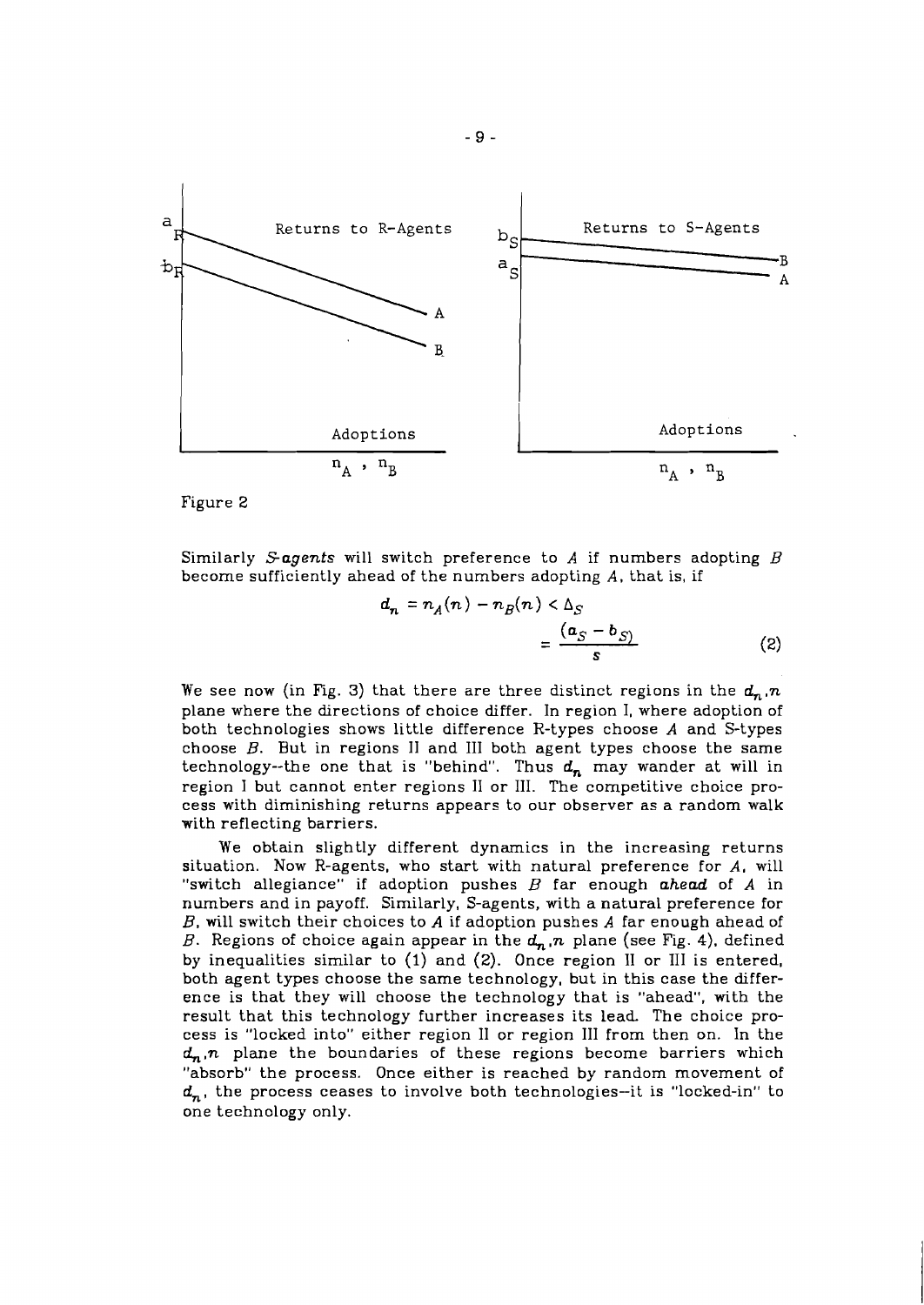

Figure **3.** 

We are now in a position to use the elementary theory of random walks (as in Karlin and Taylor 1975 say) to derive the properties of this choice process under the different linear returns regimes. For convenient reference we summarize them in Table 2.

|                     | Necessarily | Necessarily | Predictable | Ergodic |
|---------------------|-------------|-------------|-------------|---------|
|                     | Efficient   | Flexible    |             |         |
| Constant Returns    | Yes         | N٥          | Yes.        | Yes     |
| Diminishing Returns | Yes         | Yes         | Yes         | Yes     |
| Increasing Returns  | No          | No          | No          | No      |

Table 2. Properties of the Three Regimes

In the increasing-linear-returns situation, we know that  $d_n$  becomes absorbed with probability one-that is, that the market share of *A* must eventually become zero or one, so that the two technologies cannot coexist indefinitely and one must exclude the other. But as in the sideof-the-road example, our observer cannot **ez** ante predict *which* technology will predominate. He can predict that one technology will take the market; if he knows random walk theory he can predict that it will be *A* with probability  $r(a_S - b_S) / ((s(a_R - b_R) + r(a_S - b_S))$ ; but he cannot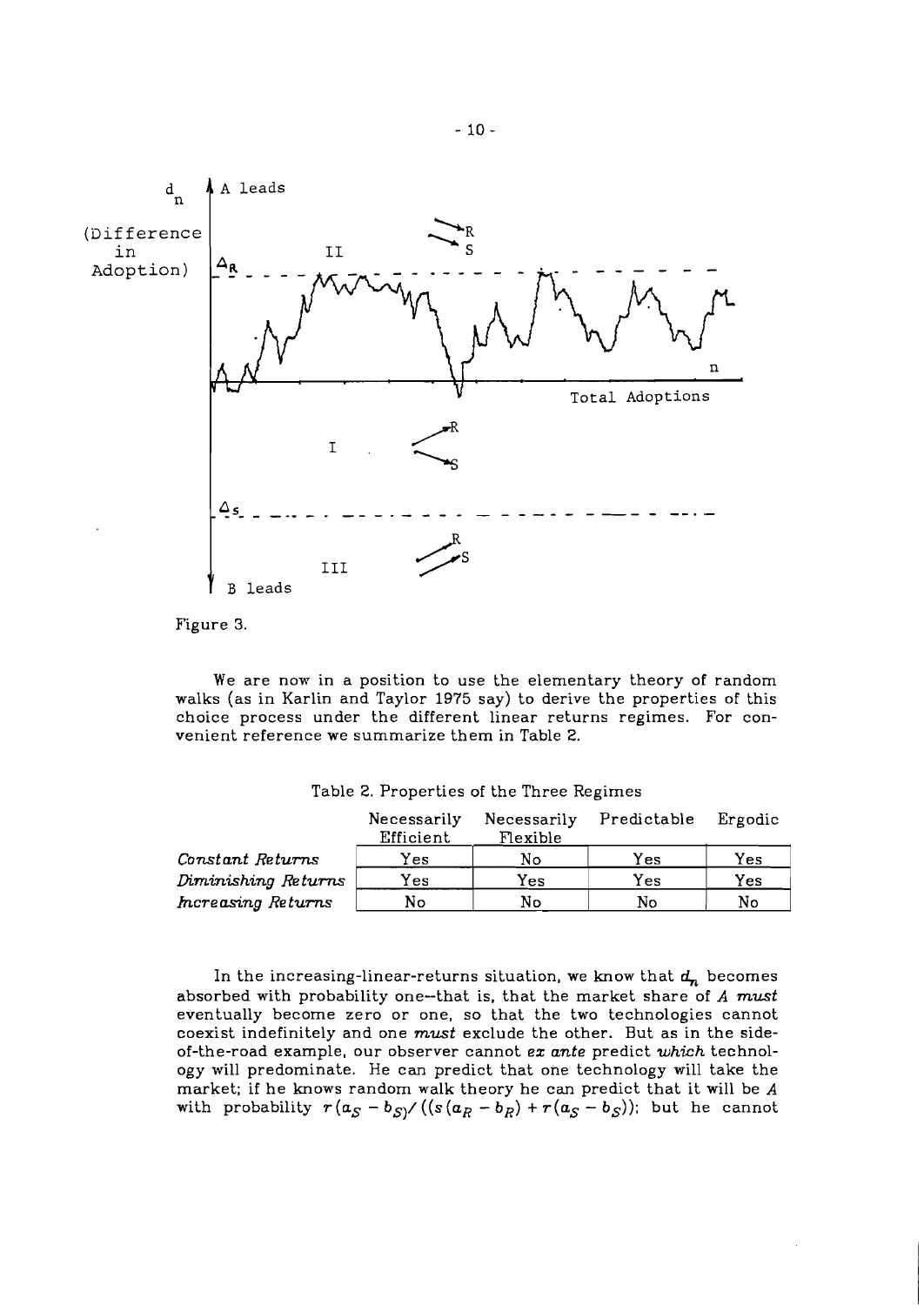

Figure 4.

predict the actual market-share outcome with any accuracy at all--in spite of his knowledge of supply and demand functions. This state of affairs is quite different where returns are constant, or diminishing. In the constant-returns case (no barriers), the standard deviation of  $d_n$ increases with  $\sqrt{n}$ , so that  $d_n/n$  tends to zero, with probability one, as n increases; and in the diminishing returns situation (reflecting barriers)  $d_n$  is trapped between finite constants, so that again  $d_n/n$  tends to zero as  $n$  increases. In both cases our observer can predict that market shares will become asymptotically equal with probability one, the fifty-fifty market split resulting from the inherent symmetry of the problem in this case.

Ergodicity follows easily in the constant and diminishing returns cases. Any sequence of historical events--any line-up of the agents- drives the market to fifty-fifty in the diminishing returns case; and only truly extraordinary happenstance events (for example, twice as many Ragents as S-agents joining the line indefinitely) with associated probability zero can cause deviation from fifty-fifty in the constant returns case. The line-up caused by the historical timing of agent choices therefore has no effect on eventual market shares, and the process is ergodic-it forgets its small-event history. In the increasing returns case the situation is quite different. **A** sizeable proportion of the choice sequences causes the market outcome to "tip" toward *A,* the remaining proportion causes it to "tip" toward  $B$ . (The extraordinary line-ups--say  $S$  followed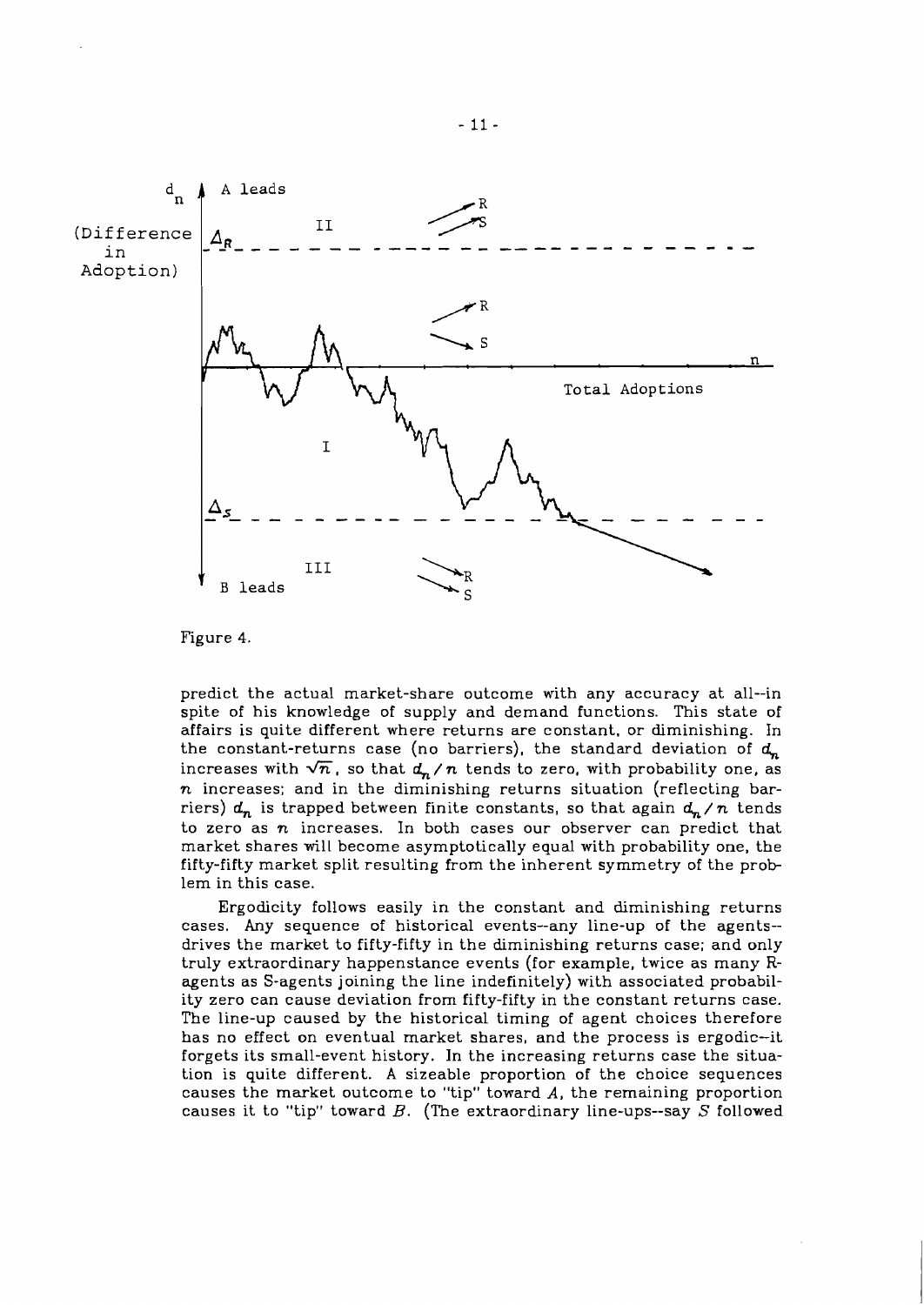by  $R$  followed by  $S$  followed by  $R$  and so on indefinitely--that cause market sharing, have proportion or strictly speaking, measure, zero.) Thus, the historical sequence of the choices (which depends on the small events  $\{t_i\}$  *decides* the path of market shares, and the process is nonergodic- it remembers its small-event history.

Marginalist policy adjustments to the returns trivially have no effect in the constant-returns situation. In the two other cases they correspond to a marginal shift of one or both of the barriers. Once the increasing-returns process is "locked-in" to A or *B,* however, the same technology is chosen with an ever widening returns-to-adoption difference between it and other, and marginal subsidies or taxes can have no purchase on the dynamics of choice in the future. They must however affect future choices in the diminishing-returns situation (in absolute numbers, if not in market shares), because reflecting barriers continue to influence the process (with probability one) at times in the future.

The efficiency issue is different, having nothing to do with randomness. It is simple to show that choices are always efficient in the diminishing-returns case. But with returns increasing, it is very easy to construct a low-payoff "locked-in" market that leaves options unadopted that deliver a higher payoff. Increasing returns do not guarantee efficiency.

## **B. Extensions and Variations**

Would these results have been materially different if we had made weaker assumptions in our model? The answer is a qualified no.

To begin with, we can easily show that the same qualitative results hold for  $N$  technologies in competition, and for agent types in unequal proportions (here the random walk "drifts"). Where agent numbers are finite, the "extraordinary paths" occupy a definite proportion of the possible paths, so that absorption or reflection now have probability somewhat less than one and properties that assert themselves asymptotically may no longer fully hold. Where returns to one technology depend also on the numbers adopting the *other* technology, switching barriers again appear, causing corresponding behavior in the dynamics.

Our linear-returns results extend to the nonlinear case, providing the returns functions are "parallel" - in the sense that  $d_n$  causes "switching" to occur always at the same numerical difference in adoption between the two technologies. (The log-linear learning-curve returns of footnote 4 are parallel in this sense, for example.) Then the associated barriers are constant, **and** the random-walk results above again obtain. In the more general case, where returns have no common pattern besides a similar monotonicity, the results are weaker. Here the crossover point at which the difference in adoption  $d_n$  causes switching may vary as total choices  $n$  increase. The barriers may widen or narrow with  $n$ , and if they widen at a sufficient rate no switching may occur at all. Market-sharing is still guaranteed in the diminishing-returns case; but

**<sup>7</sup>** Switching occurs, with probability one, only if the non-constant barriers lie within iterated-logarithm-law limits, from some finite stage onward.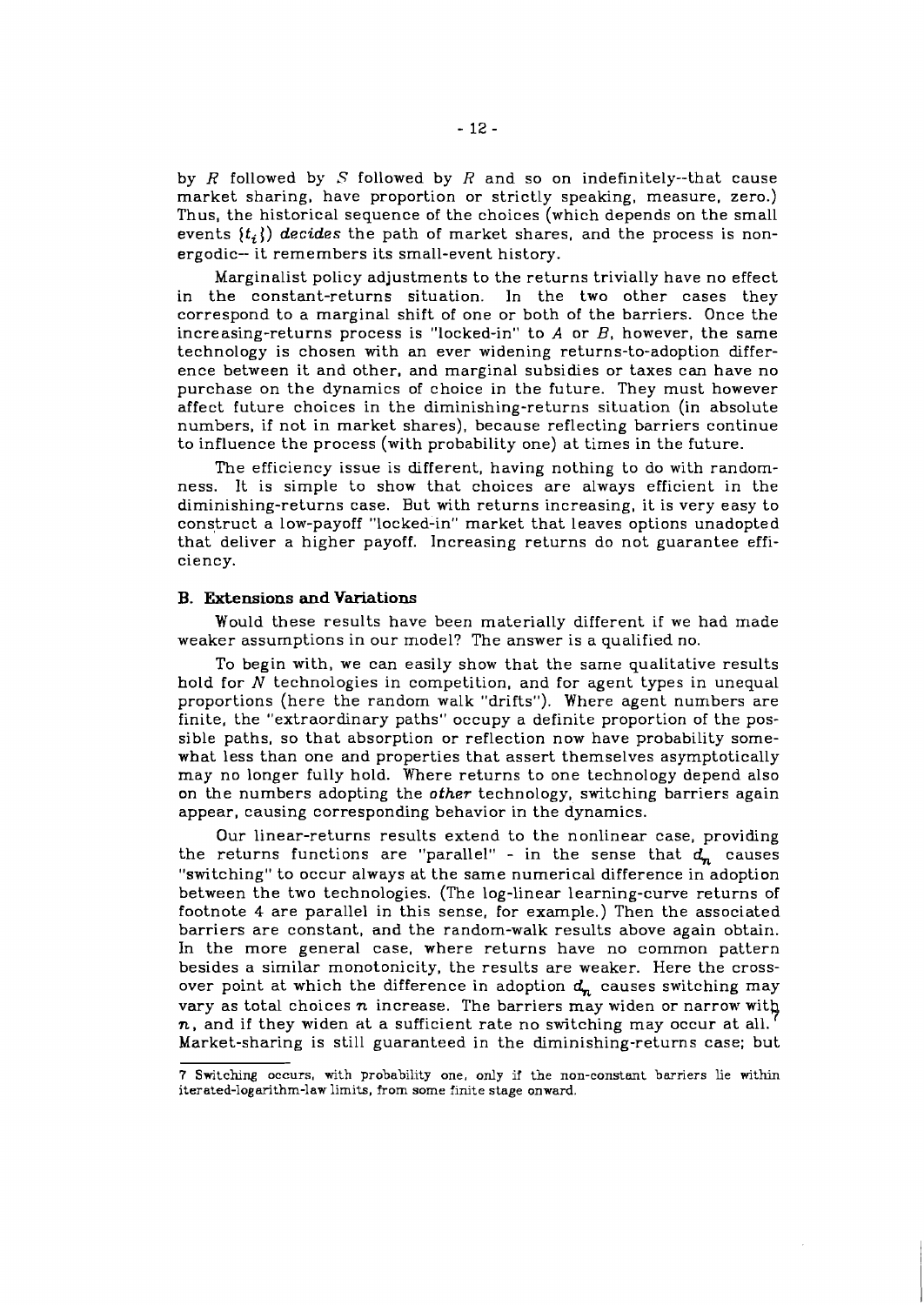market-exclusion no longer, in the increasing-returns case. For example, if the increasing payoffs to learning-by-using become exhausted so that returns to adoption level off at different levels for each technology, the situation gradually becomes akin to constant returns. Both technologies can, in this case, share the market.

Three variations that merit further study are worth some speculative comments. Consider first a variation where *all* agents differ in preferences, in risk aversion, or in economic circumstances (see David 1969). There is now a distribution of agents over returns at any stage in the adoption process. It appears that this increased heterogeneity changes little the mechanism that causes market-sharing or market exclusion. The hard barriers between regions of choice now disappear, to be replaced by a gradation where more and more agents have switched preference as  $d_n$  becomes larger. The same random walk appears, but now with changing step probabilities instead of barriers. Market sharing and market exclusion can again be shown under appropriate conditions, but more sophisticated machinery is needed

In a quite different variation, we might suppose that adoption does not necessarily mean a technology will be improved, it merely increases the *chances* that it will be improved (see Sahal 1981, David 1975, and Nelson and Winter 1982, for example). There may be a wide class of such "probabilistic increasing-returns" models, with "small-events" now becoming the discovery of improved variants. Exact market-exclusion or market-sharing conditions would depend on the nature of the model.

Finally, where conventions or standards compete, returns usually become a function of future as well as past adoptions, so that technological expectations (Rosenberg 1982) enter. We cannot say much in this case without further information on how expectations form and are modified as returns change. But it is likely that in most cases increasing returns again cause market exclusion: given sufficient increasing returns, expectations of what is likely to prevail, even if founded on very little, can become self-fulfilling, so that the fundamental market instability is further exacerbated.

**<sup>8</sup>** Such as the path-dependent strong law theorem of Arthur, Ermoliev and Kaniovski (1983). Market exclusion here appears to depend crucially on the extent to which agents have correlated preferences for the two technologies.

**B** For an analysis of the expectations case, see the forthcoming dissertation of Hanson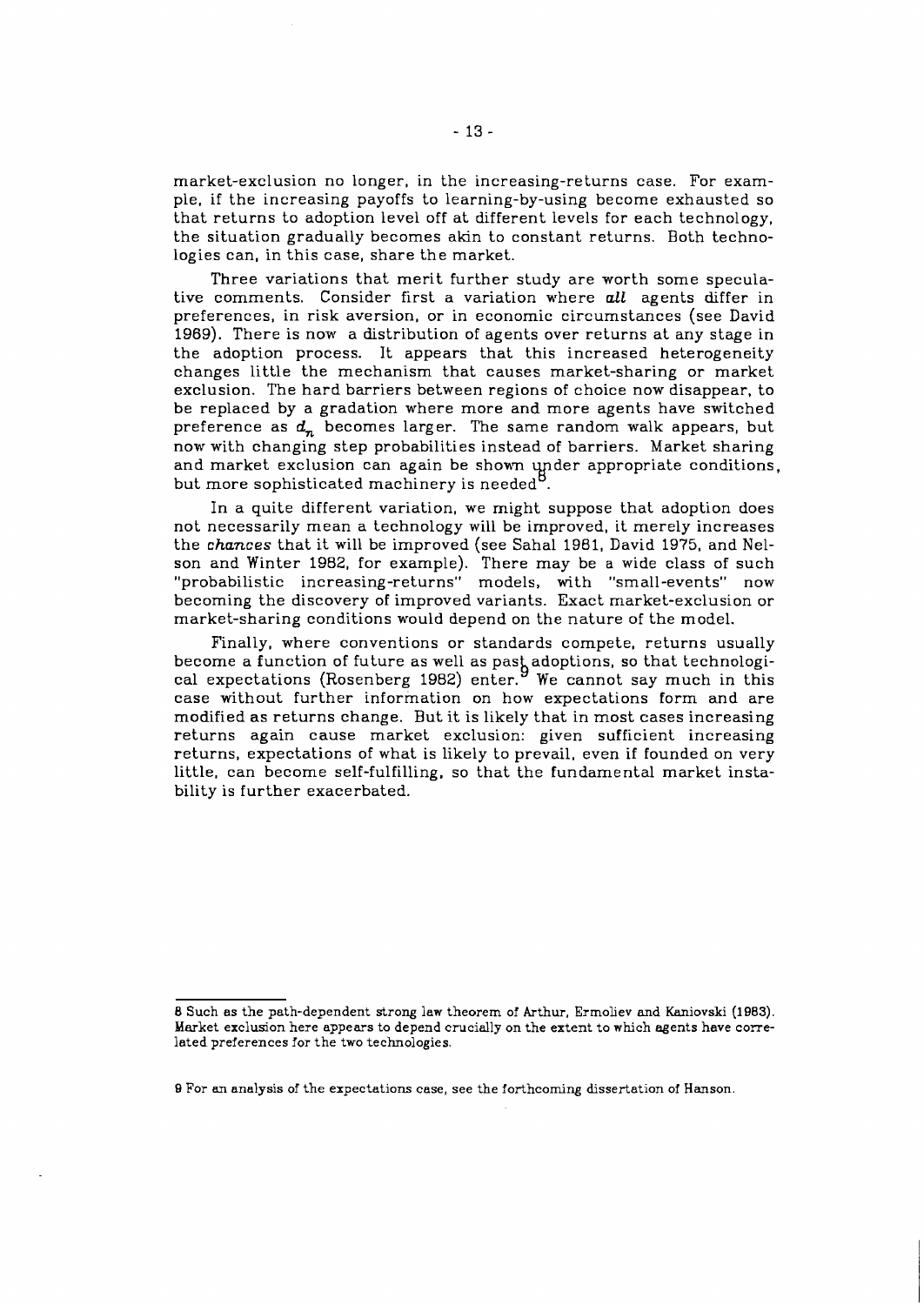#### III. **DISCUSSION**

#### **k Some Technological Examples**

In our various theoretical models, the economy, under circumstances of increasing returns, can become "locked-in" to a future technological path that is neither guaranteed to be efficient nor entirely predictable in advance. The most common real-world case actually conforms to none of the above illustrative models. **A** technology is initially adopted as most suited to prevailing conditions; but after some time these conditions change. Because users and ancillary machinery have become accomodated to this technology, however, it is now locked in  $^{10}$ .<br>Better alternatives cannot make a start. The 1950's programming language FORTRAN; the excessively narrow gauge of British railroads <sup>11</sup> the U.S. color television system--all technologies initially adopted for sound engineering reasons--show that initial adoption can carve an inefficient groove that the future finds hard to escape.

The QWERTY typewriter keyboard, manifestly inefficient for modern touch-typing, is a case in point. Before 1073, early typewriters displayed a variety of keyboard arrangements, the most common being alphabetical order for easy reference. In 1873, however, Christopher Sholes found that this arrangement caused his up-strike key mechanism to jam. After considerable experimentation and on the advice of his brother-in-law, a school teacher and mathematician, Sholes minimized jamming by selecting a keyboard that caused the typing bars to come up from different directions on most words. The first six letters were "QWERTY". Approximately 1000 of these "type-writers" were mass-produced in the Remington sewing-machine factory in New York. In due course, employers bought QWERTY; typists learned QWERTY; and teachers taught QWERTY; so that "...other manufacturers adopted the arrrangement with only slight variations. Those who failed to do so disappeared without a trace." (Beeching 1974)<sup>12</sup>.

Examples need not be confined to engineering standards nor to trivial technologies. If road and rail "compete" as alternative possibilities for a sizeable portion of freight transported, if each mode exhibits increasing returns in the form of long-run decreasing costs per ton-mile as its freightage increases, and if each starts with roughly similar costs, then small events --a timely lobbying effort perhaps, or the opening up of a new industrial region--may favor freightage on one mode, causing its costs to fall and customers to switch their patronage towards it. Freight density on this favored mode further increases and its costs fall further.

<sup>10</sup> We could treat this case within our framework as one of myopic homogeneous agents operating in an R-environment that at some time changes to an S-environment; or equivalently, as a finite sequence of R-agents, followed by an indefinite sequence of S-agents. **11** Veblen writes in 1915 of "the silly little bobtail carriages used in British goods traffic; which were well enough in their time, before American or German traffic was good for much, but which have at best a playful air when brought up against the requirements of today." (See also Frankel 1955.)

<sup>12</sup> Not quite. The Dvorak keyboard, invented in 1932, and reported to be 35% faster than QWERTY, still struggles on. But of forty-five nations using Roman-alphabet languages, only Belgium, Portugal and Turkey today possess standard alternatives to the QWERTY keyboard, (See the Olympia Lnternational standard keyboards in Beeching 1974.)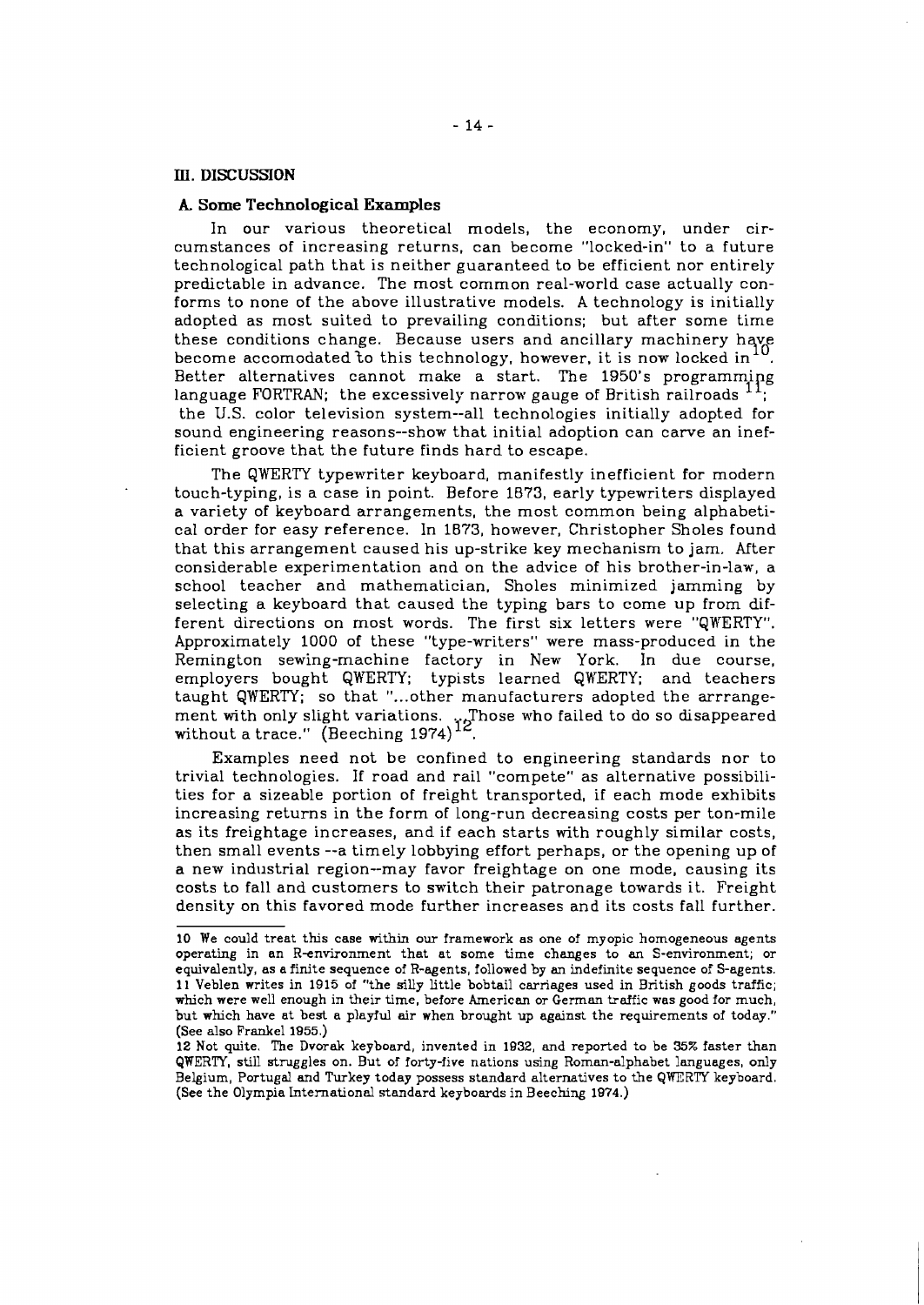Eventually the advantaged mode comes to dominate much of the market, but *which* mode this is may differ in different countries. Under these suppostions $^{13}$ , where road is relatively healthy, rail would be chronically under-invested, requiring periodic subsidies to maintain some degree of efficiency; and vice-versa.

This is not to say, of course, that every case of competing technologies shows tendencies toward market exclusion. Most power-generation technologies, for example, are factor-intensive and show eventual diminishing returns. We would expect these to share the market in a more-orless predictable and efficient way. Similarly, ring and mule technologies shared the cotton-spinning market up to the 1920s. The ring could spin successfully from a narrow range of cotton grades, whereas the mule, although less efficient, could perform over a wider range (Saxenhouse and Wright 1983), with the result that manufacturers' different access to qualities of raw cotton maintained a shared market.

If it is true that competing technologies are often of the increasingreturns type, then we would expect the past to contain a "fossil record of discarded or excluded technologies that would have been as good as, or, given equal development, might have been better than, those that eventually predominated. As a pure example of this, consider that in the past, the hands on certain clocks (the Uccello clock of 1433 in Florence cathedral, for example) turned **anticlockwise.** (See also Cipolla 1967.p.65.) After about 1550 this convention was excluded.

### **B. On Historical Explanation**

The argument of this paper suggests caution in the interpretation of economic history. Often, where we observe the predominance of one technology over its competitors--say gasoline over steam as the propulsion device for automobiles--we tend to look for reasons why the predominant technology was superior, and for the means by which this innate superiority came to be translated into adoption. But this form of reasoning is valid only for constant and diminishing returns technologies. Where technologies exist potentially in ever more efficient variants, superiority becomes itself a function of adoption or use. Although we should be cautious about engineering claims, recent evidence (Burton 1976; Strack 1970) suggests that had the more efficient steam-cycle been properly harnessed and developed for automotive transport, it might well have been preferable to the gasoline technology (see also Fletcher  $1904$ <sup> $14$ </sup>. Gasoline in North America seems to have gained its decisive edge between 1896 and 1898 when one or two variants of the gasoline technology appeared that were temporarily superior to contemporary steam variants. Larger entrepreneurs like Ransom Olds "switched" into

<sup>13</sup> In practice, of course, this simple mechanism would be somewhat complicated by government regulation, cartel agreements, inter-regional differences, and the multi-product nature of freight. Note however that from 1870 onward, econometric studies "all give strong evidence of increasing returns" to **U.S.** railroad freight density (Keeler 1883).

<sup>14</sup> The Rankine (steam) cycle is thermodynamically more efficient than the Otto (gasoline) cycle. In a 1970 NASA study Strack concluded that a "steam propulsion system could be designed to weigh approximately the same as a conventional automobile propulsion system. The overall fuel cost wuld be no greater, and perhaps less, than today's average case."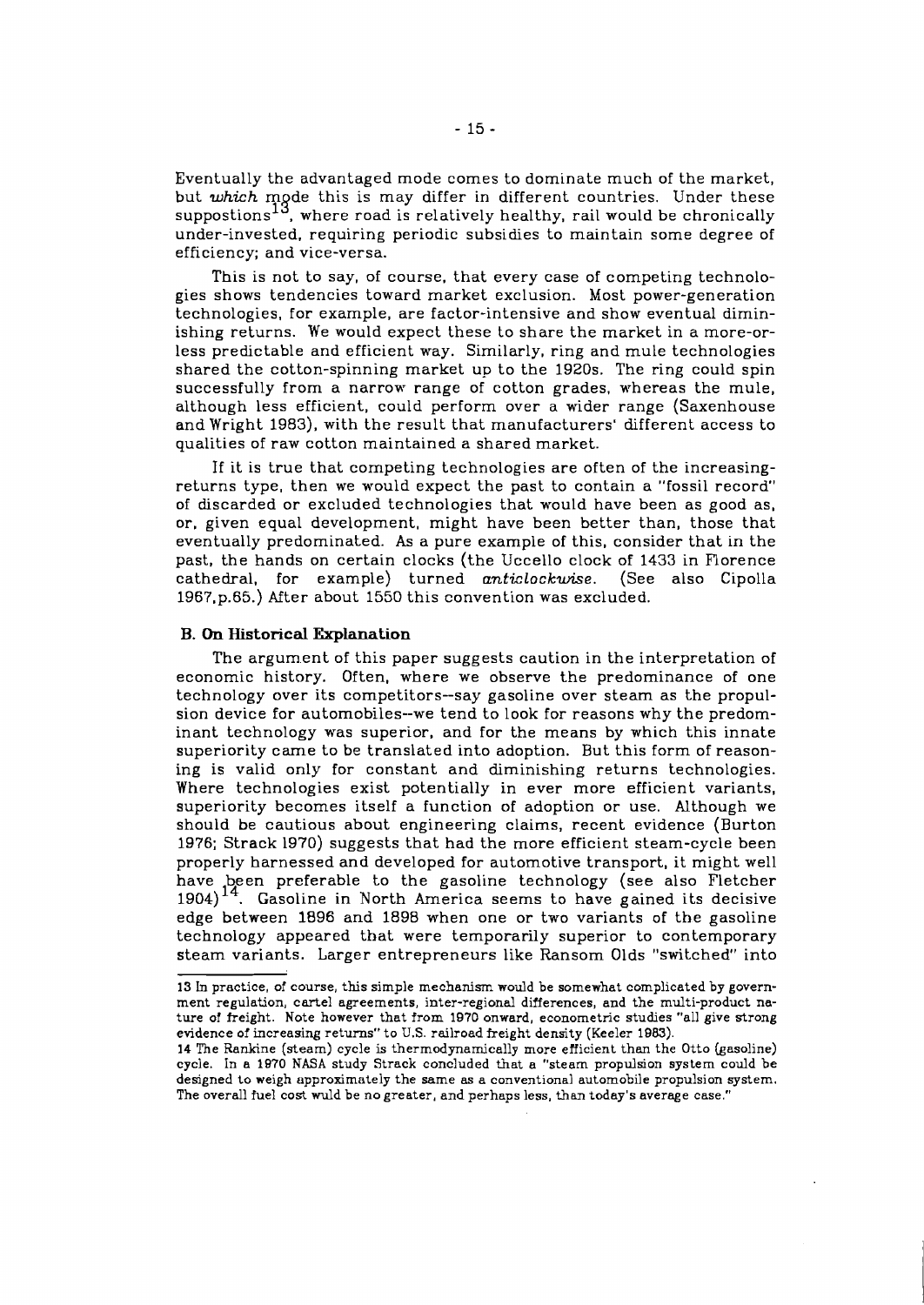gasoline, and magnified its prevalence in production runs. Gasoline gained a small temporary lead that subsequently proved unassailable (May 1977).

Seen from our analysis, the issue in historical interpretation of choice of technology is not quite "market determinism" versus "historical accident"<sup>15</sup>. More precisely it is whether the outcome is built in  $a$ *priori* to the endowments, opportunity sets, and preferences existing in the economy, with aggregate choice being guided to an inevitable conclusion by an invisible hand of market determination, or whether unavoidable fluctuations--small events outside the given economic conditions-can cumulate to sway the future technological structure of the economy. The former case, ergodicity, obtains in constant and<br>diminishing returns regimes <sup>16</sup>. Small events are "averaged away" and forgotten--the dynamics do not "notice" the presence or absence of headaches and horseshoe-nails, and causality lies with the superiority of the market outcome. But while this is comforting, history here is reduced to the status of mere carrier--the deliverer of the inevitable. The latter case, non-ergodicity, obtains in increasing-returns regimes. Micro-events become magnified by positive feedbacks; their cumulation decides the outcome and forms the causality. Insignificant circumstances become cemented into the technological structure of the economy; and history, in a sense, becomes destiny.

Historical explanation, we can conclude, should be different in the different returns regimes.

## **C. Policy and Prediction**

The two main regimes of diminishing and increasing returns call for different policy action. In the diminishing returns case of two objects of choice competing for the market, it is usually best to let the superior aggregate choice, or the superior mix of choices, reveal itself in the outcome that eventually dominates. But if this policy is applied in the increasing returns case there is no guarantee that the "fittest" (in the long run sense) will be the one that survives. Further, if government seeks to maintain a healthy balance between increasing-return choices ( road and rail, say) by subsidizing the choice that has fallen behind, it pushes policy onto a razor-edge. Small subsidies to the excluded choice will not re-establish it; large subsidies, on the other hand, will swing the market and drive the dominant choice out.

<sup>15</sup> Positions on this ancient debate run all the way from Engels, 1894 ( "In default of Na-[is] the fleeting network of a human world which drifts like clouds before the wind and is often totally changed by unimportant events."). Modem historiography ( e.g. Conrad and Meyer 1061) takes a comfortable compromise position that causality is part deterministic, part "random". Interestingly we find in our variable-returns models no such compromise. Causality resides either deterministically within the given economic structure, or "randomly" in the small events and circumstances outside the given structure. Strictly speaking, "random events" are not invoked or defined in this paper--only circumstances that lie outside the **main** description of the dynamic structure.

<sup>16</sup> For an earlier recognition of ergodicity as a useful concept in economic history see David  $(1975, p.16)$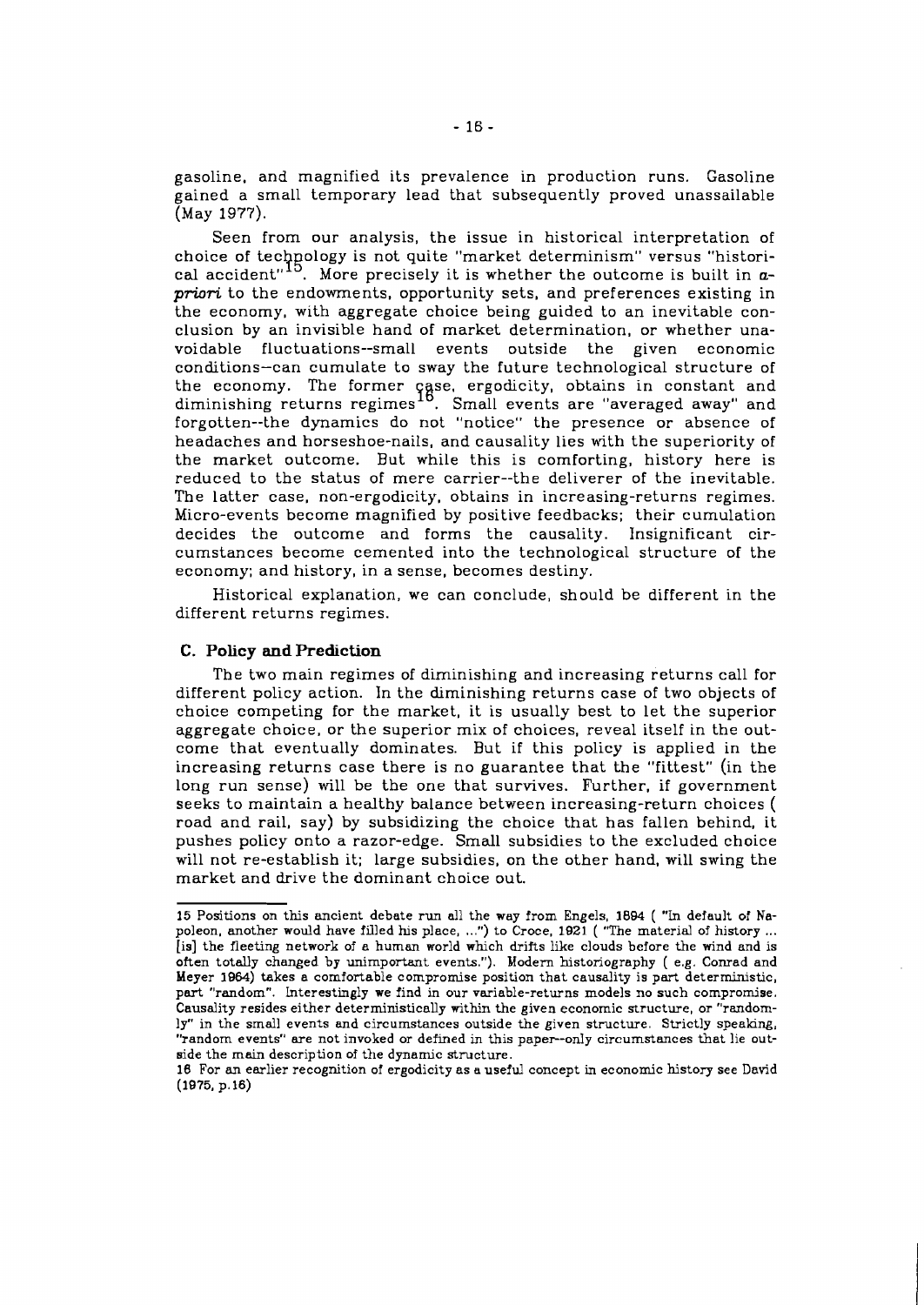More effective policies in the increasing-returns case would be predicated on the nature of the market breakdown: in our model agents myopically chose the best variant at hand; there was no inter-agent market to induce them to explore promising but less-developed infant technologies. One possibility then, would be the assignment of limited rights to compensation by later users. But this is only partially effective. Restricting such "patents" to tightly defined variants allows easy bypass by latecomers; widening it to whole technologies (steam propulsion, for example) restricts exploration by others. As a second possibility, the central authority could itself underwrite adoption and exploration along promising but less popular technological paths. But again such policies can be problematic. Eventual returns to a technology may be hard to ascertain --witness the controversy over solar energy subsidies, for example. And while there are obvious costs to being locked-in to an inferior technology, there are equally obvious costs to exploring large numbers of unknown technological paths. Where government does have a clear favored outcome, the best course is to "tilt" the process economically toward the favored technology at the outset, this being especially effective if events are running close to locking-in the preferred choice. With increasing returns, events at only certain times influence the outcome so that timing becomes all-important, whereas with diminishing returns timing matters little.

Finally, a word or two about economic prediction. We have seen, in the illustrative model, that where increasing returns are present, much of the later development of an economy may depend upon "small events" beneath the resolution of an observer's model and so may be impossible to predict with any degree of certainty. This suggests that there may be theoretical limits, as well as practical ones, to the predictability of the economic future. Suppose we grant econometricians, for a moment, full knowledge of future wars, of the timing of earthquakes, of the formation of cartels, and of the technological possibilities over the horizon. Suppose we grant them consumate skill in finding correct econometric descriptions of supply and demand functions and market conditions. Suppose the economy contains processes of choice which operate subject to increasing returns. And suppose that econometric models-whether computer-based or not--are of finite size and hence of finite resolution, so that there are real-world micro-events that lie beneath their notice. Then the inherent potential amplification of these unnoticeable small events, may bring into being a corresponding region of uncertain out $come<sup>17</sup>$ . We can speculate that an econometric model that predicts accurately with certainty is, under these most favorable circumstances, an impossibility.

<sup>17</sup> Similar arguments apply ( Leith **1066;** Lorenz **1863)** to the theoretical possibility oi accurate meteorological forecasting. The observational net would have to be finer than the radius of the smallest eddy, else these "small events" become amplified by inherent positive feedbacks into large uncertainties.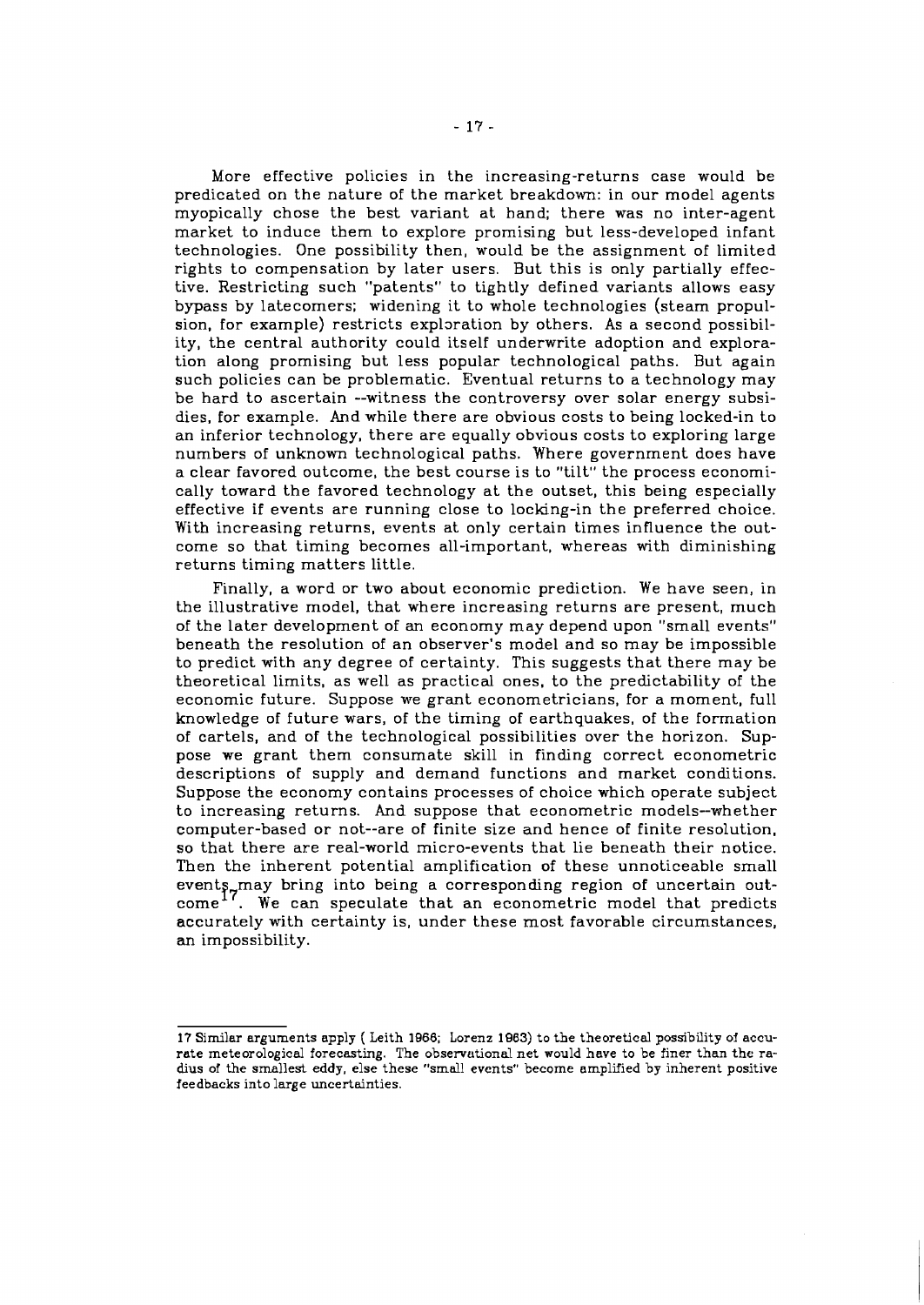## **IV. CONCLUSION**

In this paper we constructed a simple theoretical model of competing technologies that showed the dynamics of choice under increasing returns to have several important properties: historical small events can determine the future technological path of the economy; knowledge of preferences, endowments, and transformation possibilities is not always sufficient to predict the path the economy will follow; and the economy can over time become locked in to a rigid and not always efficient technological structure.

There remains a large number of open questions, to which the conceptual framework developed here might apply. Do these properties obtain in all increasing returns dynamics? If not, can we characterize the situations where they do? What happens when we allow strategic manipu'lation, as would be likely with competing products? What happens if returns depend also on future choices? What difference does it make if agents can wait for returns to increase? Under what circumstances would we see similar, increasing-returns properties in the dynamics of international trade, of economic development, or of industrial structure? What policies might prove effective in particular cases?

Whether the theoretical properties obtained in this paper apply to some portion of the actual economy remains to be empirically proven; if they do standard conventions in policy prescription, historical interpretation and economic prediction may have to be revised.

#### **ACKNOWLEDGMENTS**

The author would like to thank Paul David, Ward Hanson, Richard Nelson, Nathan Rosenberg, Martin Shubik, Gavin Wright, and the members of the Technological Innovations Project Workshop at Stanford for useful suggestions, comments, and criticisms.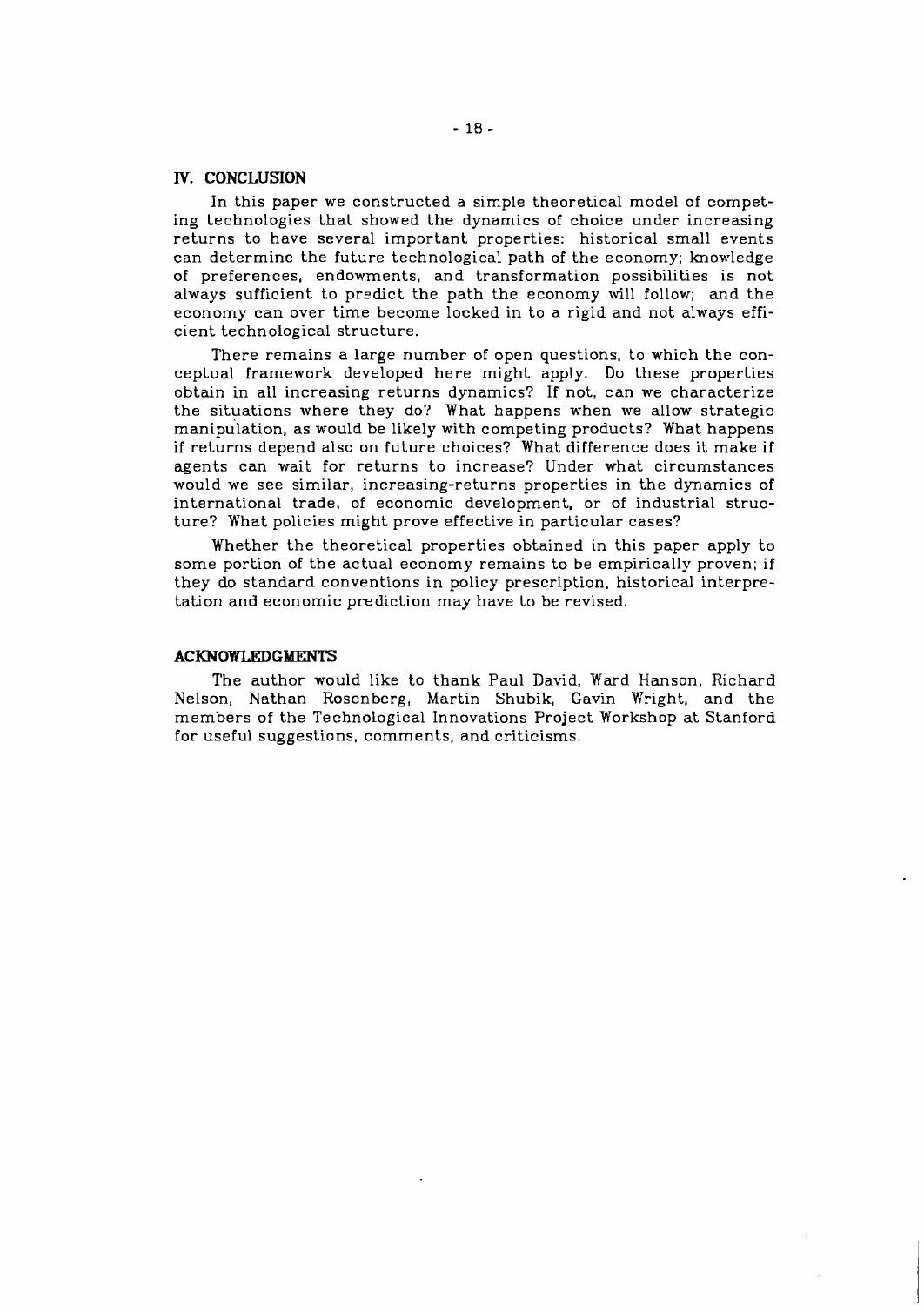#### **REFERENCES**

- Arrow, Kenneth J. and Frank H. Hahn. 1971. *General Competetive Analysis,* Holden-Day, San Francisco.
- Arthur, W. Brian, Yuri M. Ermoliev, and Yuri M. Kaniovski. 1983. "On Generalized Urn Schemes of the Polya kind." (in Russian), *Kibernetika,*  NO. 1 (1983), 49-56.
- Beato, Paulina 1982. "The Existence of Marginal Cost Pricing Equilibria with Increasing Returns". *Quarterly Journal of Economics,* 97, 669- 687.
- Beeching, Wilfred A. 1974. *Century of the Typeuriter*, St. Martin's Press, New York.
- Brown, Donald J. and Geoffrey M. Heal. 1979. "Equity, Efficiency and Increasing Returns", *Review of Economic Studies,* 46, 571-585.
- Brown, Donald J. and Geoffrey M. Heal. 1976. "The Existence of a Market Equilibrium in an Economy with Increasing Returns to Scale", Cowles Foundation Discussion Paper No. 425.
- Burton, Rodney L. 1976. "Recent Advances in Vehicular Steam Engine Efficiency". Society of Automotive Engineers, Preprint 760340.
- Cipolla, Carlo M. 1967. *Qocks and Culture* **1300-1700.** W.W. Norton, New York.
- Conrad, Alfred H. and John R. Meyer. 1964. "Economic Theory. Statistical Inference, and Economic History", in **7he** *Economics of Saving,*  Aldine, Chicago.
- David, Paul **k** 1969. "A Contribution to the Theory of Diffusion". Memorandum No. 71, Research Center in Economic Growth, Stanford University.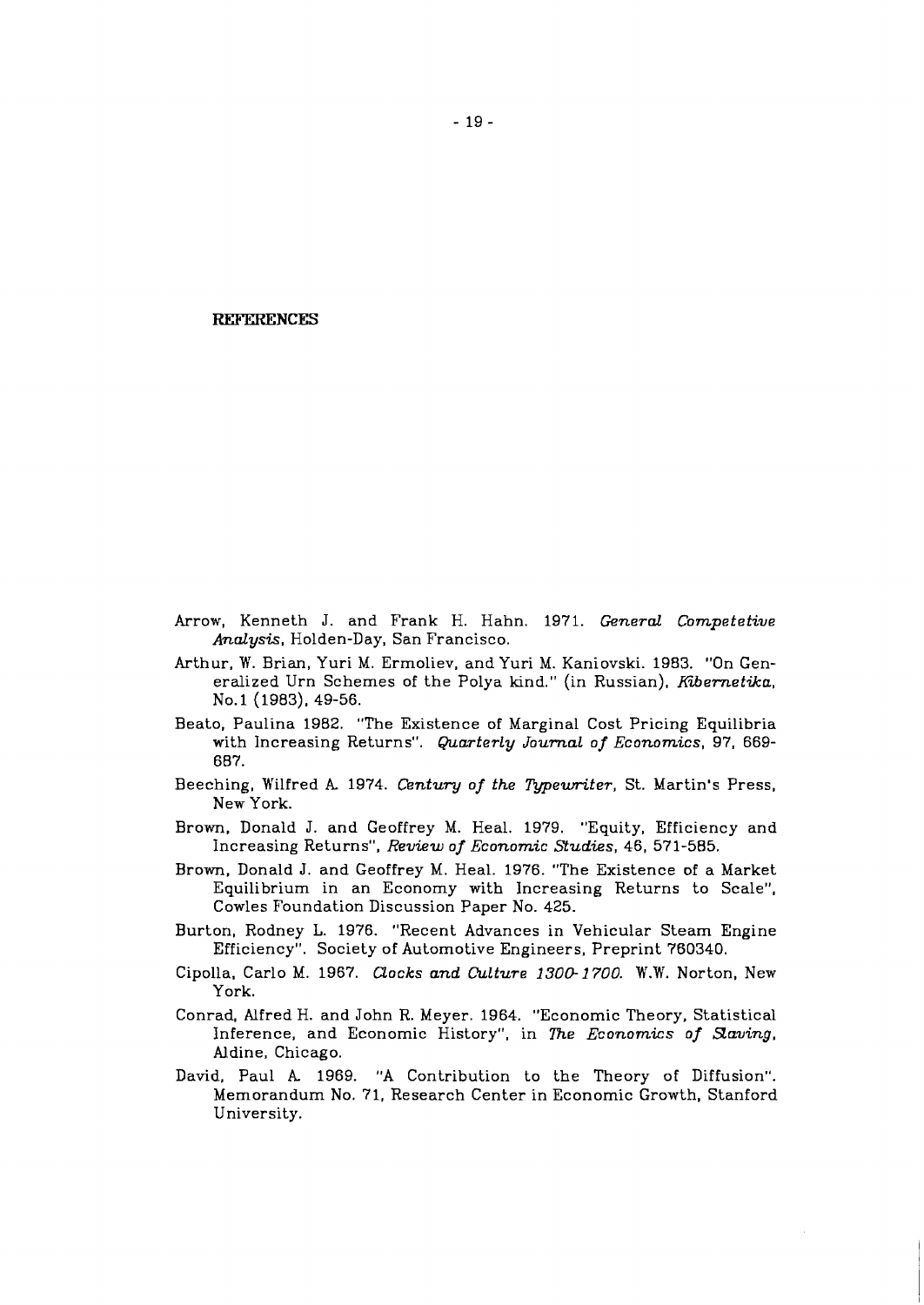- David, Paul *A* 1975. *Technical Choice, hnovation, and Economic Growth,*  Cambridge University Press, Cambridge, England.
- Flaherty, M. Therese 1980. "Industry Structure and Cost-Reducing Investment", *Econornetrica* 48, 1187-1209.
- Fletcher, William. 1904. *English and American Steam Carriages and Paction Engines,* reprinted by David and Charles, Devon, 1973.
- Frankel, Marvin. 1955. "Obsolescence and Technological Change in a Maturing Economy", *American Economic Review* 45, 296-315.
- Guesneries, R. 1975. "Pareto Optimality in a Non-Convex Economy", *Econornetrica,* 43, 1-30.
- Hanson, Ward. "Bandwagons and Orphans: Expectations of Technological Adoption with Decreasing Costs", Ph.D. dissertation, Stanford University, forthcoming.
- Karlin, Samuel, and Howard M. Taylor. 1975. A First Course in Stochastic *Processes,* Academic Press.
- Keeler, Theodore E. 1983. Railroads, Freight, and Public Policy, Brookings Institution, Washington, D.C.
- Krugman, Paul. 1980. "Scale Economies, Product Differentiation, and the Pattern of Trade", *American Economic Review* 70, 950-959.
- Leith, Cecil. 1966. "The Feasibility of a Global Observation and Analysis Experiment", Publication 1290, National Academy of Sciences, Washington, D.C.
- Lorenz, Edward N. 1963. "The Predictability of Hydrodynamic Flow", *Pansactions of the New York Academy of Sciences* 25, 400-431.
- May, George S. 1977. *R.E. Olds: Auto Industry Pioneer.* Erdmans, Grand Rapids.
- Nelson, Richard R. and Sidney G. Winter. 1982. An Evolutionary Theory of *Economic Change,* Harvard University Press.
- Rosenberg, Nathan. 1982. *hide the Back Boz: Technology and Economics.* Cambridge University Press, Cambridge, England.
- Sahal, Davendra. 1981. Patterns of Technological *Innovation*, Addison-Wesley, Reading. Mass.
- Saxonhouse, Gary and Gavin Wright. 1983. "New Evidence on the Stubborn English Mule", unpublished mimeo, Stanford University.
- Scarf, Herbert E. 1983. "Production Sets with lndivisibilities Part I: Generalities", *Econometrica* 49, 1-32.
- Schelling, Thomas C. 1978. *Micromotives and Macrobehavior,* Norton.
- Spence, A. Michael. 1981. "The Learning Curve and Competition", *Bell Journal of Economics* 12, 49-70.
- Steinmueller, W. Edward. 1983. "The Literature on Learning Effects: Review and Research Directions", unpublished mimeo, Stanford University.
- Strack, William C. 1970. "Condensers and Boilers for Steam-Powered Cars", NASATechnical Note, TN D-5813, NASA, Washington, D.C., 1970.
- Veblen, Thorstein. 1915. *Imperial &many and the Industrial*